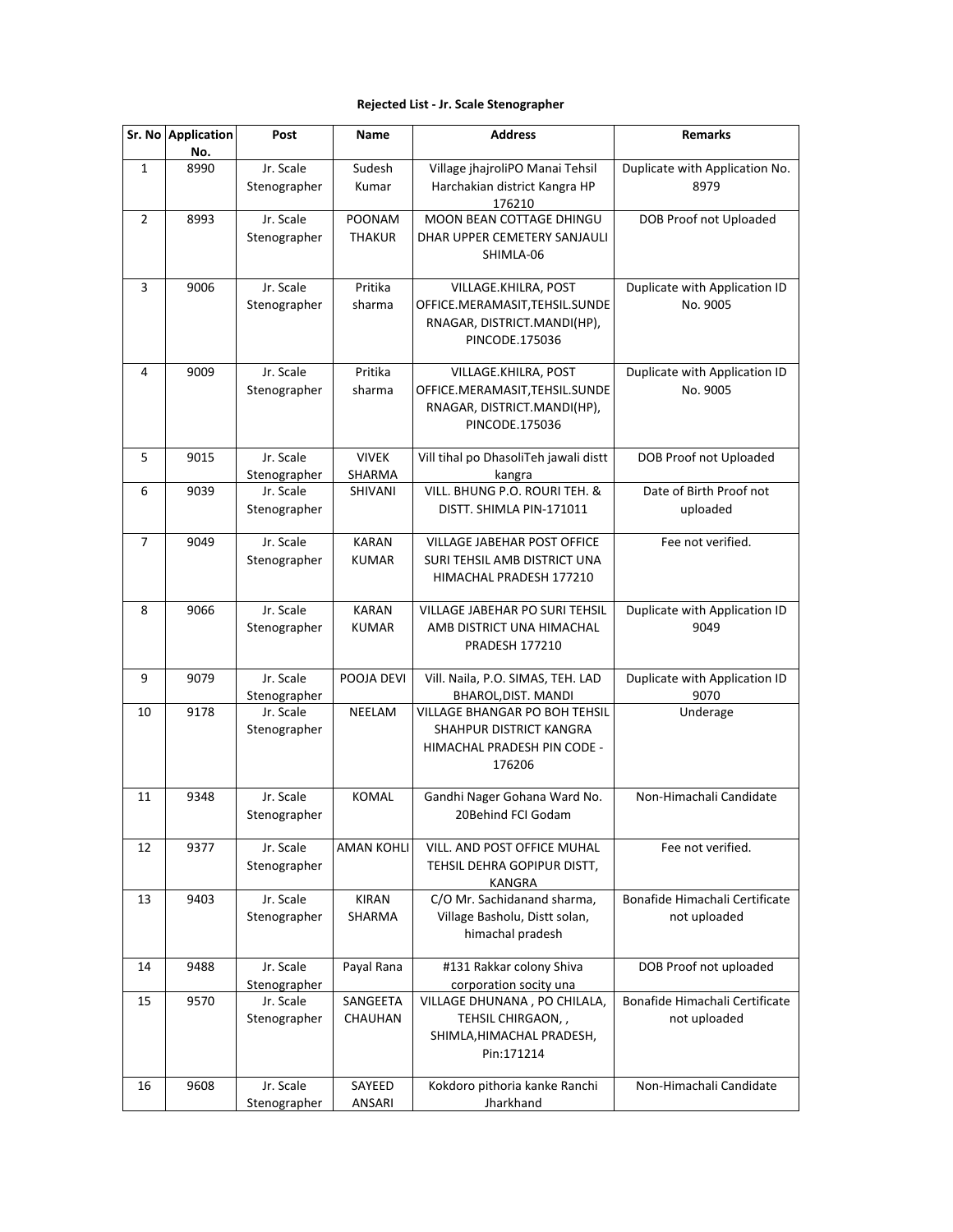| 17 | 9623  | Jr. Scale                 | <b>DIVYA</b>              | NAMI NIWAS VILLAGE ANJI GHORA                                | Duplicate with Application ID               |
|----|-------|---------------------------|---------------------------|--------------------------------------------------------------|---------------------------------------------|
|    |       | Stenographer              | CHAUHAN                   | CHOWKI TEH AND DISTT. SHIMLA<br>HР                           | 9634                                        |
| 18 | 9670  | Jr. Scale                 | <b>LAL SINGH</b>          | <b>VILLAGE RUNNA POST OFFICE</b>                             | Less fee and time barred BPL                |
|    |       | Stenographer              |                           | ANNI TEHSIL ANNI DISTRICT KULLU<br>HIMACHAL PRADESH 172026   | Certificate                                 |
|    |       |                           |                           |                                                              |                                             |
| 19 | 9765  | Jr. Scale                 | Ishita rana               | Chiddarwala near r pratibha                                  | Bonafide Himachali Certificate              |
| 20 | 9785  | Stenographer<br>Jr. Scale | ANCHAL                    | designer studio<br>422/12 Mohalla nauni ka bagh              | not uploaded<br>Time barred OBC Certificate |
|    |       | Stenographer              |                           | near sabji mandi ward no 12 nahan                            |                                             |
|    |       |                           |                           | tashil sirmaur himachal pardesh                              |                                             |
|    |       |                           |                           | pin code 173001                                              |                                             |
| 21 | 9789  | Jr. Scale                 | ANCHAL                    | H. No. 422/12, Nauni ka Baag Near                            | Duplicate withApplication ID                |
|    |       | Stenographer              |                           | Sabji MandiTehsil:- NahanDistt.                              | 9785                                        |
|    |       |                           |                           | Sirmour-173001 State-Himachal                                |                                             |
|    |       |                           |                           | Prade                                                        |                                             |
| 22 | 9881  | Jr. Scale                 | <b>SHIKHA</b>             | <b>VPO MATOUR TEHSIL AND</b>                                 | Time barred OBC Certificate                 |
| 23 | 9902  | Stenographer<br>Jr. Scale | <b>REENU DEVI</b>         | DISTRICT KANGRA<br>VPO BHIRRITEH BAIJNATH DISTT              | DOB Proof not uploaded                      |
|    |       | Stenographer              |                           | KANGRA HPPIN CODE (176088)                                   |                                             |
|    |       |                           |                           |                                                              |                                             |
| 24 | 9921  | Jr. Scale                 | Rajat Parihar             | 421/16 Near Durga Ashram                                     | Bonafide Himachali Certificate              |
|    |       | Stenographer              |                           | Chattarpur New Delhi                                         | not uploaded                                |
| 25 | 10017 | Jr. Scale                 | Bimla devi                | VILL BULHANG PO SUDHAR TEH                                   | DOB Proof not uploaded                      |
|    |       | Stenographer              |                           | PDHAR DISSTT MANDI HP PIN                                    |                                             |
| 26 | 10041 | Jr. Scale                 | <b>Rohit Kumar</b>        | 175012<br><b>VILLAGE JATEHAR POST OFFICE</b>                 | Bonafide Himachali Certificate              |
|    |       | Stenographer              |                           | <b>BAGTEHSIL LAD BHAROL DISTRICT</b>                         | not uploaded                                |
|    |       |                           |                           | MANDI HIMACHAL PRADESH                                       |                                             |
| 27 | 10091 | Jr. Scale                 | RAJKAMAL                  | H.N. 1315 NEW RAM NAGAR                                      | Non-Himachali Candidate                     |
|    |       | Stenographer              | KUSHWAHA                  | BEHIND BUDDH BIHAR ORAI DISTT                                |                                             |
|    |       |                           |                           | <b>JALAUN UP 285001</b>                                      |                                             |
| 28 | 10111 | Jr. Scale                 | Sweeti Rana               | V.p.o salihar teh khundian district                          | <b>DOB Proof and Educational</b>            |
|    |       | Stenographer              |                           | kangra pin code 176031                                       | qualification certificate not               |
| 29 | 10119 | Jr. Scale                 | PRANJAL                   | V. P. O kuhna tehsil rakkar district                         | uploaded<br>Duplicate with Application ID   |
|    |       | Stenographer              |                           | kangra Himachal pradesh (177043)                             | 9795                                        |
|    |       |                           |                           |                                                              |                                             |
| 30 | 10144 | Jr. Scale<br>Stenographer | HIMANSHU<br><b>BHOGAL</b> | Vill. Jamli, PO Lafran, Teh. Dhatwal,<br>Distt. Hamirpur(HP) | Underage                                    |
|    |       |                           |                           |                                                              |                                             |
| 31 | 10189 | Jr. Scale                 | Payal rana                | #131 Rakkar colony Shiva                                     | Bonafide Himachali Certificate              |
| 32 | 10215 | Stenographer<br>Jr. Scale | MANJEET                   | corporation socity una<br>MANJEET KAUR D/O ISHWAR            | not uploaded<br>Non-Himachali Candidate     |
|    |       | Stenographer              | <b>KAUR</b>               | SINGH NEAR SHIV MANDIR VPO                                   |                                             |
|    |       |                           |                           | KICHHANA DISTT KAITHAL                                       |                                             |
|    |       |                           |                           | HARYANA PIN CODE 136027                                      |                                             |
| 33 | 10223 | Jr. Scale                 | SARUCHI                   | <b>HOUSE NO. 159 OPPOSITE BACHAT</b>                         | 10+2 certificate not uploaded.              |
|    |       | Stenographer              | SHARMA                    | BHAWANWARD NO.1, UNA,                                        |                                             |
|    |       |                           |                           | HIMACHAL PRADESH                                             |                                             |
|    |       |                           |                           |                                                              |                                             |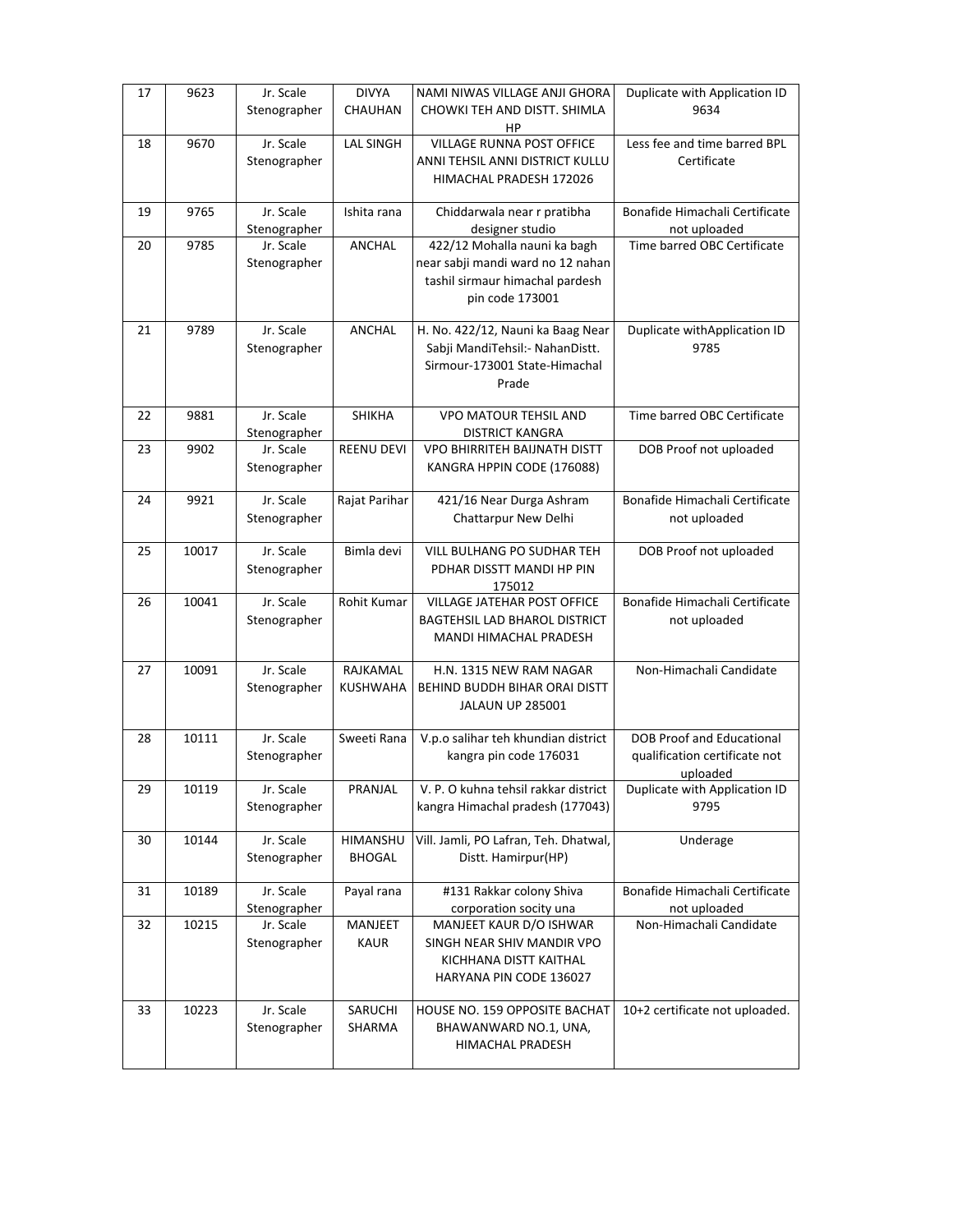| 34 | 10225 | Jr. Scale                 | Komal rani                      | Vill. Nagla rajputtan, P.O. Lalpur,                       | Non-Himachali Candidate         |
|----|-------|---------------------------|---------------------------------|-----------------------------------------------------------|---------------------------------|
|    |       | Stenographer              |                                 | Teh-Naraingarh Ambala<br>(134203) Haryana                 |                                 |
| 35 | 10257 | Jr. Scale                 | <b>KUMARI</b>                   | VILL NEHRA P/O RAJHAN TEH                                 | Duplicate with Application ID   |
|    |       | Stenographer              | <b>REENA</b>                    | /DISTT SHIMLA 171009                                      | 10246                           |
| 36 | 10305 | Jr. Scale                 | Sakshi thakur                   | Village fernenda post office poabo                        | Duplicate with Application ID   |
|    |       | Stenographer              |                                 | distt and thesil Shimla Himachal<br>Pradesh               | 10694                           |
| 37 | 10334 | Jr. Scale                 | SUNIL                           | VILLAGE TERMEHAR PO LOHARDI                               | Fee not verified.               |
|    |       | Stenographer              | <b>KUMAR</b>                    | TEHSIL MULTHAN DISTT KANGRA                               |                                 |
|    |       |                           |                                 | <b>HP PIN CODE 175013</b>                                 |                                 |
| 38 | 10423 | Jr. Scale                 | <b>JYOTI</b>                    | VILL- GANKHETAR, P/O, TEH-                                | Time barred OBC Certificate     |
|    |       | Stenographer              | CHAUDHARY                       | BAIJNATH, DISTT-KANGRA H.P                                |                                 |
| 39 | 10453 | Jr. Scale                 | <b>GULEY</b>                    | 176125<br>WARD 3 GALLUA MOHALLA UNA                       | Bonafide Himachali Certificate  |
|    |       | Stenographer              | SHADAB                          | UNATEH UNA                                                | and 10+2 certificate not        |
|    |       |                           |                                 |                                                           | uploaded                        |
| 40 | 10501 | Jr. Scale                 | <b>ALISHA</b>                   | VILL-BHUTTI PO-BHUTTI TEH-                                | DOB Proof not uploaded          |
|    |       | Stenographer              |                                 | KUMARSAIN DISS-SHIMLA 172030                              |                                 |
| 41 | 10544 | Jr. Scale                 | <b>MOHD</b>                     | 10 B, VIKAS COLONY, BAGH                                  | Non-Himachali Candidate         |
|    |       | Stenographer              | <b>DANISH</b>                   | DILKUSHA, BHOPAL MP 462023                                |                                 |
|    |       |                           |                                 |                                                           |                                 |
| 42 | 10628 | Jr. Scale<br>Stenographer | <b>VIPIN SINGH</b>              | Ward no 12 dighuwara Nagar<br>Panchayat hathgaon fatehpur | Non-Himachali Candidate         |
|    |       |                           |                                 |                                                           |                                 |
| 43 | 10728 | Jr. Scale                 | <b>UPASANA</b>                  | PLANT SITE ROAD, NEAR POLICE                              | Non-Himachali Candidate         |
|    |       | Stenographer              | SAMANTRAY                       | STATION, IN FRONT OF SOUTH                                |                                 |
|    |       |                           |                                 | INDIAN TRANSPORT, ROURKELA -                              |                                 |
|    |       |                           |                                 | 769001, SUNDERGARH, ODISHA                                |                                 |
|    |       |                           |                                 |                                                           |                                 |
| 44 | 10744 | Jr. Scale                 | <b>MUKUL</b>                    | AT- MAKHANPOKHAR POST-                                    | Non-Himachali Candidate         |
|    |       | Stenographer              | <b>KUMAR</b>                    | TAIABPUR, P.S-POTHIA, DIST-                               |                                 |
|    |       |                           | <b>SINGH</b>                    | KISHANGANJ, BIHAR 855117                                  |                                 |
|    |       |                           |                                 |                                                           |                                 |
| 45 | 10812 | Jr. Scale                 | <b>NISHANT</b>                  | VILLAGE DHUGIARI PO TIARATEH                              | Time barred OBC Certificate     |
|    |       | Stenographer              | KOUNDAL                         | AND DISTT KANGRA PINCODE                                  |                                 |
|    |       |                           |                                 | 176214 HP                                                 |                                 |
| 46 | 10838 | Jr. Scale                 | Usha Rani                       | # 83, VPO Reru, Tehsil Nalagarh,                          | Bonafide himachalicertificate   |
|    |       | Stenographer              |                                 | District Solan, Himachal Pradesh -                        | not uploaded                    |
|    |       |                           |                                 | 174101                                                    |                                 |
| 47 | 10994 | Jr. Scale                 | ANURADHA                        | VILLAGE BIRWARI P.O. DIUR TEHSIL                          | <b>DOB Proof andeducational</b> |
|    |       | Stenographer              | KUMARI                          | SALOONI DISTRICT CHAMBA                                   | qualification certificate not   |
|    |       |                           |                                 | HIMACHAL PRADESH                                          | uploaded                        |
| 48 | 11066 | Jr. Scale                 | Tanya                           | Vill Chandpur P/O Palkwah Teh                             | DOB Proof not uploaded          |
|    |       | Stenographer              |                                 | Haroli Distt Una HP 177220                                |                                 |
|    |       |                           |                                 |                                                           |                                 |
| 49 | 11154 | Jr. Scale<br>Stenographer | <b>MOHINDER</b><br><b>SINGH</b> | VILL BAGI PO CHAROLI TEH KUPVI<br>DISTT SHIMLA HP-171217  | Less fee                        |
|    |       |                           |                                 |                                                           |                                 |
| 50 | 11161 | Jr. Scale                 | Ankita                          | Vpo Lanjhta teh ghumarwin distt                           | Duplicate with Application ID   |
|    |       | Stenographer              |                                 | bilaspur HP 174027                                        | 11848                           |
|    |       |                           |                                 |                                                           |                                 |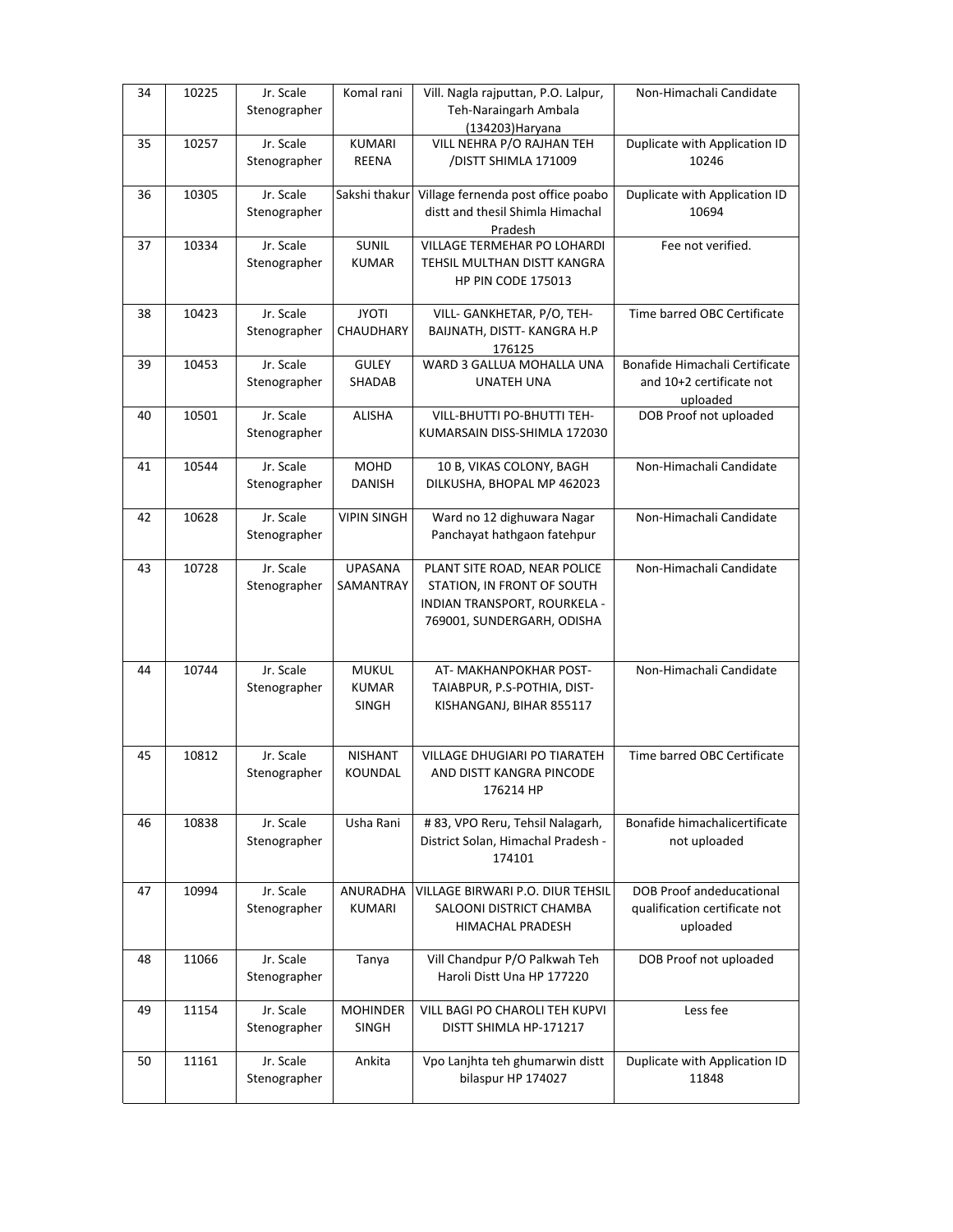| 51 | 11185 | Jr. Scale                 | POOJA                            | HOUSE NO. 1336, SECTOR-19,                         | Non-Himachali Candidate            |
|----|-------|---------------------------|----------------------------------|----------------------------------------------------|------------------------------------|
|    |       | Stenographer              | <b>DHIMAN</b>                    | PANCHKULA (HARYANA) 134109                         |                                    |
| 52 | 11223 | Jr. Scale<br>Stenographer | SWATI                            | M 159 PHASE 3 NANGLOI WEST<br>DELHI 110041         | Non-Himachali candidate            |
| 53 | 11443 | Jr. Scale                 | Pawan                            | Vill-Goela P.O - GOELA PANNER                      | 10+2 certificate not uploaded      |
|    |       | Stenographer              | Kumar                            | Teh. - Nalagarh District -Solan(H.P)               |                                    |
| 54 | 11483 | Jr. Scale                 | AKHIL                            | Himniwas below power                               | Less fee                           |
|    |       | Stenographer              | <b>BHARDWAJ</b>                  | corporation below Bishop Cotton                    |                                    |
|    |       |                           |                                  | School, New Shimla, Shimla                         |                                    |
| 55 | 11490 | Jr. Scale                 | AKANksha                         | Sarai Ranak post jamura                            | Non-Himachali Candidate            |
| 56 | 11523 | Stenographer<br>Jr. Scale | SRIVASTAV<br><b>GEETA</b>        | Vill.tandi p.o thachi teh.bali chowki              | DOB Proof not uploaded             |
|    |       | Stenographer              | <b>THAKUR</b>                    | distt.mandi h.p 175121                             |                                    |
|    |       |                           |                                  |                                                    |                                    |
| 57 | 11603 | Jr. Scale                 | <b>DIVYA</b>                     | VILL. KUIRU PO. DEVNAGER TEH &                     | DOB Proof and                      |
|    |       | Stenographer              | SHARMA                           | DISTT. SHIMLA PIN CODE. 171011                     | educationalQualification           |
|    |       |                           |                                  |                                                    | certificates are not uploaded      |
| 58 | 11623 | Jr. Scale                 | Mukesh                           | Vill. Almara P.O. Chalharg Teh.                    | Duplicate with application         |
|    |       | Stenographer              |                                  | Joginder Nagar Distt. Mandi HP                     | number 11620                       |
|    |       |                           |                                  | 175015                                             |                                    |
| 59 | 11646 | Jr. Scale                 | SANJAY                           | VPO DALASH AANI KULLU                              | Underage                           |
|    | 11652 | Stenographer<br>Jr. Scale | VERMA<br>RITIKA                  | RITIKA KAPOOR.D/O-MADAN                            | DOB and educational                |
| 60 |       | Stenographer              | <b>KAPOOR</b>                    | LALVILL.DHURASAPARPO.BALERA                        | qualification certificates are not |
|    |       |                           |                                  |                                                    | uploaded                           |
| 61 | 11758 | Jr. Scale                 | Sandhya                          | At Pandhurna Post Belora Ta.                       | Non-Himachali Candidate            |
|    |       | Stenographer              | Madhukar                         | Pusad Dist. Yavatmal 445204                        |                                    |
|    |       |                           | Kait                             |                                                    |                                    |
| 62 | 11847 | Jr. Scale                 | ANCHANA                          | VPO DHABIRI, TEHSIL BARSAR,                        | Duplicate with application ID      |
|    |       | Stenographer              | <b>DEVI</b>                      | DISTRICT HAMIRPUR HIMACHAL                         | 13436                              |
|    |       |                           |                                  | PRADESH PIN CODE 176049                            |                                    |
|    |       |                           |                                  |                                                    |                                    |
| 63 | 11920 | Jr. Scale<br>Stenographer | <b>MANISHA</b><br><b>KAUSHIK</b> | H no.77 ranholla vihar nangloi new<br>Delhi 110041 | Non-Himachali Candidate            |
| 64 | 12044 | Jr. Scale                 | Santosh                          | Set No.24, N.A.A.A, Yarrows Villa                  | DOB Proof not uploaded             |
|    |       | Stenographer              | Kumari                           | Near Kotshera College, Chaura                      |                                    |
|    |       |                           |                                  | Maidan, Shimla                                     |                                    |
| 65 | 12052 | Jr. Scale                 | Praveen Lata                     | Vill. Deyod P.O. Shiva Badar Teh.                  | DOBproof and educational           |
|    |       | Stenographer              |                                  | SadarDistt. Mandi H.P. 175124                      | qualification certificates are not |
|    |       |                           |                                  |                                                    | uploaded                           |
| 66 | 12088 | Jr. Scale                 | <b>MOIN KHAN</b>                 | VILL BAGHAI 1 POST BAGHAI 1                        | Non-Himachali Candidate            |
|    |       | Stenographer              |                                  | TUNDLA DISTT FIROZABAD                             |                                    |
| 67 | 12132 | Jr. Scale                 | Arpana                           | Village- pamta , post office -                     | Duplicate with application         |
|    |       | Stenographer              |                                  | shawga, Tehsil-kamrou district-                    | number 12128                       |
|    |       |                           |                                  | sirmour, himachal pradesh                          |                                    |
|    |       |                           |                                  |                                                    |                                    |
| 68 | 12140 | Jr. Scale<br>Stenographer | Neha                             | VPO- BADHWALI, JALESAR, ETAH                       | Non-Himachali Candidate            |
| 69 | 12172 | Jr. Scale                 | shiva kumar                      | village kamaluddinpur post                         | Non-Himachali Candidate            |
|    |       | Stenographer              |                                  | khandouli farrukhabad rajepur                      |                                    |
|    |       |                           |                                  |                                                    |                                    |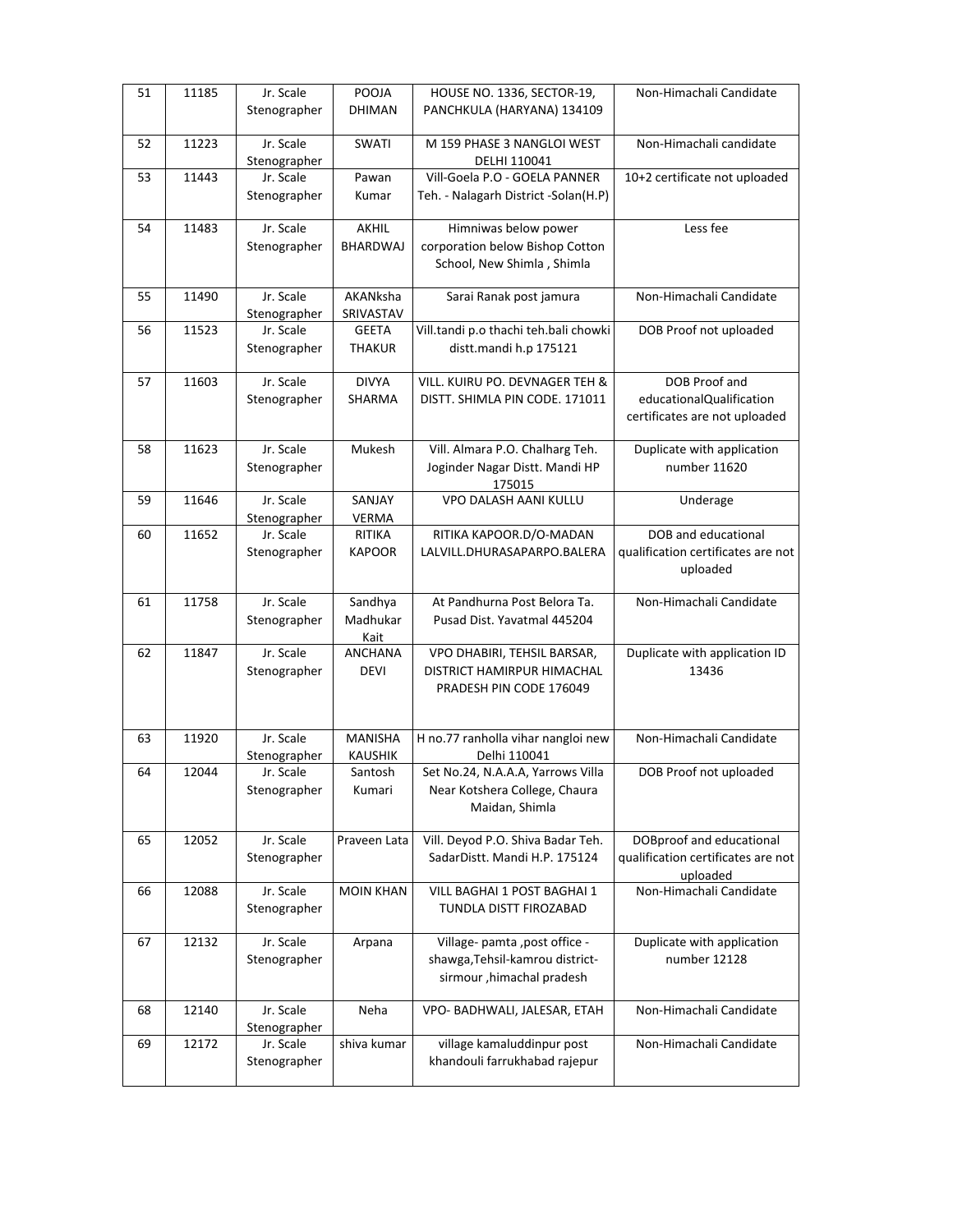| 70 | 12180 | Jr. Scale<br>Stenographer | <b>SUNITA</b><br>JANGAM           | Behind D Ed college Near durga<br>mandir Babupeth Chandrapur                                              | Non-Himachali Candidate                        |
|----|-------|---------------------------|-----------------------------------|-----------------------------------------------------------------------------------------------------------|------------------------------------------------|
| 71 | 12234 | Jr. Scale<br>Stenographer | SUNIL<br><b>KUMAR</b><br>MEENA    | Vill-Boredi, Post-Badan                                                                                   | Non-Himachali Candidate                        |
| 72 | 12235 | Jr. Scale<br>Stenographer | SUNIL<br><b>KUMAR</b><br>MEENA    | Vill-Boredi, Post-Badan                                                                                   | Duplicate with application ID<br>12234         |
| 73 | 12245 | Jr. Scale<br>Stenographer | <b>KIRAN</b><br><b>THAKUR</b>     | VILL-HIWAN, P.O-RORI, VIA TOTU,<br>TEH AND DISTT-SHIMLA, 171011                                           | Duplicate with application No<br>12241         |
| 74 | 12255 | Jr. Scale<br>Stenographer | <b>BHAVANA</b><br>SINGARIA        | <b>5 PRATIK VIHAR MANOHARPURA</b><br>JAGATPURA JAIPUR RAJASTHAN-<br>302017                                | Non-Himachali Candidate                        |
| 75 | 12324 | Jr. Scale<br>Stenographer | SHWETA<br><b>DOHARE</b>           | GOVIND GARDEN LUSHAN KA<br><b>BAGICHA CANTT GUNA</b>                                                      | Non-Himachali Candidate                        |
| 76 | 12332 | Jr. Scale<br>Stenographer | ABHISHEK<br><b>JOSHI</b>          | Vill .- mangshu chaurasDistrict-<br>Tehri GarhwalState-<br>UttarakhandPin code - 249161                   | Non-Himachali Candidate                        |
| 77 | 12355 | Jr. Scale<br>Stenographer | Rekha Thakur                      | Vill. Mohari, PO-Shoghi, Teh&Distt.<br>Shimla                                                             | Duplicate with Application ID<br>12386         |
| 78 | 12464 | Jr. Scale<br>Stenographer | <b>NIKITA</b>                     | VILLAGE JABAL JHAMROT PO KOTI<br>TEHSIL SOLAN DISTRICT SOLAN H.P<br><b>PIN CODE 173207</b>                | DOB proof not uploaded                         |
| 79 | 12474 | Jr. Scale<br>Stenographer | <b>MEHUL</b>                      | JODHAL krupa society jambusar                                                                             | Non-Himachali candidate                        |
| 80 | 12495 | Jr. Scale<br>Stenographer | <b>GAURAB</b><br><b>BHATTARAI</b> | VILL:- HABANG UMSAPHOW<br>(KARBI ANGLONG)P.O:-<br><b>UMPANAIDIST:- KARBI</b><br>ANGLONGPIN CODE: - 782410 | Non-Himachali Candidate                        |
| 81 | 12590 | Jr. Scale<br>Stenographer | <b>BIMLA</b>                      | Vill Baag Po Reog Teh Sunni Distt<br>Shimla 171013                                                        | Duplicate with Application ID<br>13192         |
| 82 | 12631 | Jr. Scale<br>Stenographer | Sanchika<br>thakur                | sardar patel marg kushalgarhsardar<br>patel marg kushalgarh                                               | Non-Himachali candidate                        |
| 83 | 12678 | Jr. Scale<br>Stenographer | <b>MUSKAN</b><br>SHARMA           | WZ 470 E/6 MS BLOCK HARI<br>NAGARNEW DELHI                                                                | Non-Himachali Candidate                        |
| 84 | 12696 | Jr. Scale<br>Stenographer | POOJA DEVI                        | VILLAGE SOKNI DA KOT P.O<br>KHANIYARA TEHSIL<br>DHARAMSHALA DISTT KANGRA<br>176218                        | Time barred OBC certificate                    |
| 85 | 12717 | Jr. Scale<br>Stenographer | SUMAXY<br>CHAUDHARY               | VPO BASAL TEH AND DISTT UNA                                                                               | Time Barred OBC certificate                    |
| 86 | 12779 | Jr. Scale<br>Stenographer | Sakshi                            | E-45b railway colony<br>patialaRailway colony patiala                                                     | Non-Himachali Candidate                        |
| 87 | 13034 | Jr. Scale<br>Stenographer | SHREYA<br>SOOD                    | 84-B, POCKET-F, MAYUR VIHAR<br>PHASE-II, DELHI-110091                                                     | Non-Himachali Candidate                        |
| 88 | 13190 | Jr. Scale<br>Stenographer | <b>ANITA</b>                      | W/O ASHOK KUMAR VILL<br>BHADROOTH PO BHALAKH TEH<br>NURPUR DISTT KANGRA 176204                            | Bonafide Himachali certificate<br>not uploaded |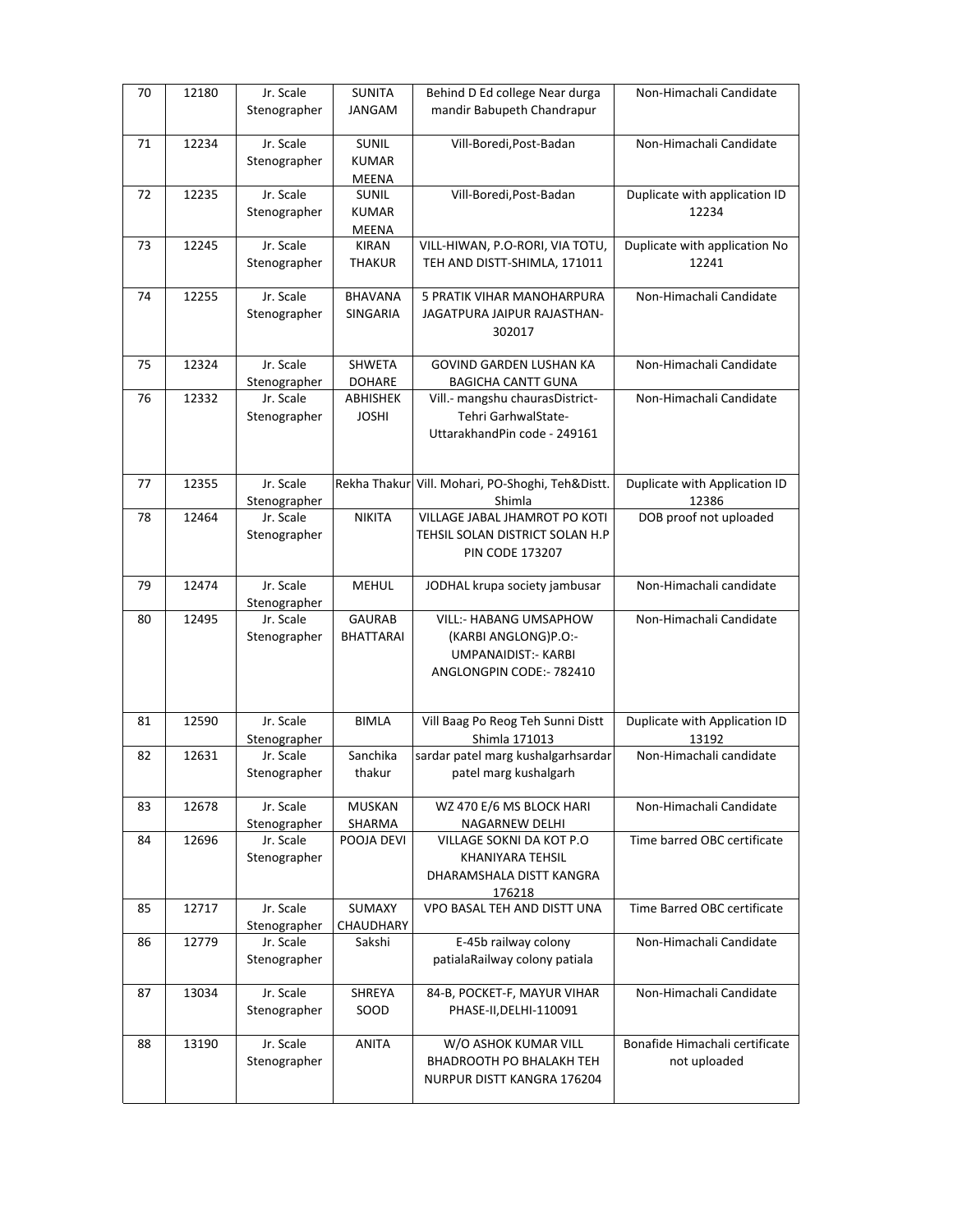| 89  | 13212 | Jr. Scale<br>Stenographer | <b>MAMTA</b>                   | Village Panewala PO Bychari Tehsil<br>and Distt. Shimla                                                         | Duplicate with Application No.<br>13208                           |
|-----|-------|---------------------------|--------------------------------|-----------------------------------------------------------------------------------------------------------------|-------------------------------------------------------------------|
| 90  | 13535 | Jr. Scale<br>Stenographer | <b>REKHA</b>                   | R/o Village Majheoti, P/o<br>Devnagar, Tehsil Rampur Bsr, Distt<br>Shimla H.P.172022                            | Time Barred OBC Certificate                                       |
| 91  | 13585 | Jr. Scale<br>Stenographer | <b>KUMARI</b><br>PRIYA         | Vill-khangta, P.O- Tikkar, teh-<br>Tikkar distt-Shimla Himachal<br>Pradesh 171203                               | Duplicate with Application ID<br>13583                            |
| 92  | 13622 | Jr. Scale<br>Stenographer | Raveena Negi<br>Jiandani       | Jiandani niwas, Fingask Estate,<br>Near Kalibari, Shimla-03                                                     | DOB Proof not uploaded                                            |
| 93  | 13792 | Jr. Scale<br>Stenographer | SIKANDAR<br><b>KUMAR</b>       | VILL-BABHANDIHA PO-KESHOPUR<br>PS-HILSA DIST-NALANDA PIN-<br>801302                                             | Non-Himachali Candidate                                           |
| 94  | 13811 | Jr. Scale<br>Stenographer | <b>NEHA</b><br><b>FARTIYAL</b> | JAKHANDEVI ALMORA                                                                                               | Non-Himachali Candidate                                           |
| 95  | 13856 | Jr. Scale<br>Stenographer | <b>ANJU BALA</b>               | VILL. KANDIYARI, P. O. BALI-KOTI,<br>TEH. SHILLAI, DISTT. SIRMOUR, H.P                                          | DOB Proof not uploaded                                            |
| 96  | 13890 | Jr. Scale<br>Stenographer | prachi<br>chauhan              | 415 DDA FLATS RPS MANSAROVAR<br>PARK, SHAHDARA                                                                  | Non-Himachali Candidate                                           |
| 97  | 13926 | Jr. Scale<br>Stenographer | <b>KAVITA</b><br>SHARMA        | <b>BADI GUWAD, NEAR</b><br>SATYANARAYAN MANDIR.<br>DESHNOKE, BIKANER, RAJASTHAN                                 | Non-Himachali Candidate                                           |
| 98  | 14058 | Jr. Scale<br>Stenographer | Vishali                        | V.P.O. Badehar Teh & Distt. Una<br>(H.P.)174306                                                                 | DOB Proof not uploaded                                            |
| 99  | 14103 | Jr. Scale<br>Stenographer | Tanya                          | Vill Chandpur P/O Palkwah Teh<br>Haroli Distt UNA HP 177220                                                     | 10+2 certificate notuploaded                                      |
| 100 | 14164 | Jr. Scale<br>Stenographer | <b>TRIPT ROHEL</b>             | FLAT NO 1 TOP FLOOR T.R. VERMA<br><b>BUILDING SECTOR 2 NEW SHIMLA</b><br><b>SHIMLA 171009</b>                   | DOB and educational<br>qualification certificates<br>notuploaded  |
| 101 | 14200 | Jr. Scale<br>Stenographer | AMIT<br>DHIDARIYA              | E-603, sapphire 8, opp pramukh<br>aaranya, near midas Square,<br>Dindoli Rd, Godadara, Surat,<br>Gujarat 395010 | Non-Himachali Candidate                                           |
| 102 | 14208 | Jr. Scale<br>Stenographer | Niteen nihal                   | Vill. Dudhiwaya p.s paharpur p.o<br>Nawadih East Champaran Bihar                                                | Non-HImachali candidate                                           |
| 103 | 14227 | Jr. Scale<br>Stenographer | Sujeet                         | 208, B gali no. 7 ajeet nagar delhi -<br>110031                                                                 | DOB and educational<br>qualification certificates not<br>uploaded |
| 104 | 14247 | Jr. Scale<br>Stenographer | DIKSHA DEVI                    | V.P.P-THONA, TEH.- SARKAGHAT,<br>DISTT.- MANDI, HIMACHAL<br>PRADESH PIN-CODE-175049                             | Duplicate with application no.<br>14242                           |
| 105 | 14254 | Jr. Scale<br>Stenographer | PREETMA                        | House No 7 Ram- Nagar MC. Line<br>Shimla-4                                                                      | Duplicate with application no.<br>14246                           |
| 106 | 14316 | Jr. Scale<br>Stenographer | <b>DEEPAK VIR</b>              | <b>VPO BARAGRAM TEHSIL BARSAR</b><br>DISTRICT HAMIRPUR. H.P                                                     | Bonafide<br>HimachaliCertificatenot<br>uploaded                   |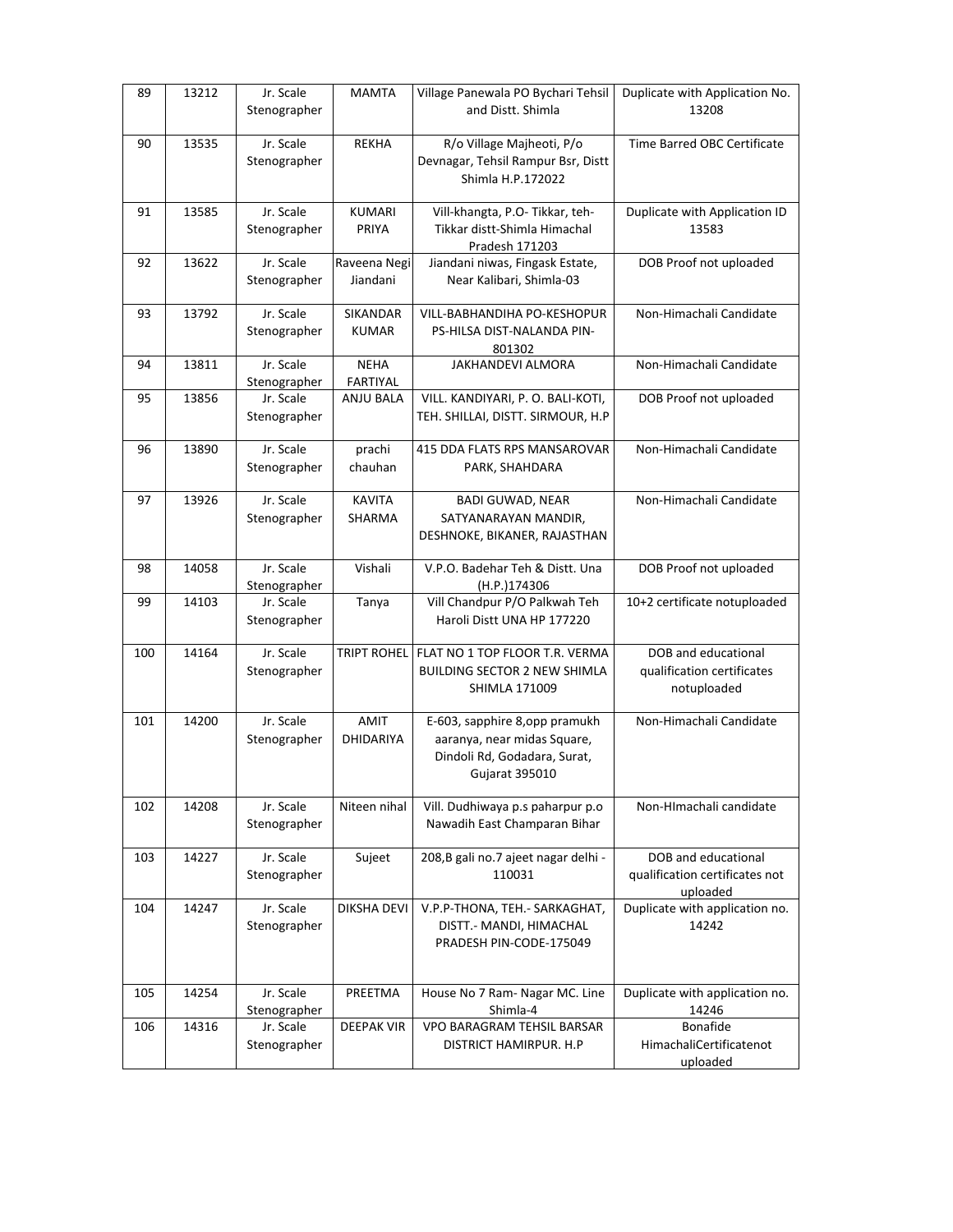| 110006<br>346 chauhan Mohalla, Madanpur<br>Jr. Scale<br>lokita tiwari<br>Non-Himachali Candidate<br>14367<br>108<br>khadar, Sarita vihar new delhi<br>Stenographer<br>14412<br>Jr. Scale<br>VPO BARANA TEH NAGROTA<br><b>RANJEET</b><br>Underage<br>109<br>CHOUDHARY<br>Stenographer<br>BAGWAN DISTT KANGRA<br>14453<br>Jr. Scale<br><b>KIRAN</b><br>Village Ghangal, PO-Mahadev, Teh-<br>DOB Proof not uploaded<br>110<br><b>KUMARI</b><br>Sundernagar, Distt-Mandi Himachal<br>Stenographer<br>Pradesh. Pin Coad-175018<br>DL Thakur niwas lower khalini<br>duplicate with application No.<br>111<br>14461<br>Jr. Scale<br>AARTI<br>14460<br>Stenographer<br>shimla<br>Duplicate with application No.<br>14494<br>Jr. Scale<br><b>DEEPIKA</b><br>VILL. DHANAG, TEHSIL BAIJNATH,<br>112<br>DISTRICT KANGRA H.P. 176063<br>14482<br>Stenographer<br>14536<br>Jr. Scale<br>SHIVAM<br>VILL AND POST DHURGOAN DIST<br>Non-Himachali Candidate<br>113<br>Stenographer<br>MADHEPURA STATE BIHAR PIN<br>CODE 852114<br>Jr. Scale<br>DOB Proof not uploaded<br>14538<br><b>KHUSHBU</b><br>VILL MANDRI PO CHALAHAL TEHSIL<br>114<br>SUNNI DISTT SHIMLA<br>Stenographer<br>Jr. Scale<br><b>DIKSHA</b><br>14728<br>VILLAGE: KUTHERA, P.O. BAHAL,<br><b>TimeBarred OBC Certificate</b><br>115<br><b>KUMARI</b><br>TEH. NADAUN, DISTT. HAMIRPUR,<br>Stenographer<br>PIN: 177026<br>Jr. Scale<br>30-455ABM compound vinukonda<br>Non-Himachali Candidate<br>14885<br>Prakaah<br>116<br>dist.guntur Andhra pardesh 522647<br>Stenographer<br>kumar<br>Jr. Scale<br>Non-Himachali Candidate<br>14893<br><b>RISHABH</b><br>117<br>OPPOSITE VRINDAWAN GARDEN<br>Stenographer<br><b>KUMAR</b><br><b>COLONEYNEAR BDA MORR</b><br>SHUKLA<br>KARGAINABADAUN ROAD<br>Jr. Scale<br>Duplicate with application no.<br>14990<br>POOJA DEVI<br>VILL PANJAIL PO TOONTEH AND<br>118<br>14347<br>Stenographer<br><b>DISTRICT SHIMLA</b><br>Jr. Scale<br>POOJA DEVI<br>Duplicate with application no.<br>14995<br>VILL PANJAIL PO TOONTEH AND<br>119<br>Stenographer<br><b>DISTRICT SHIMLA</b><br>14347<br>Jr. Scale<br>TRIPT ROHEL FLAT NO 1 TOP FLOOR T.R. VERMA<br>DOB and educational<br>120<br>15074<br>qualification certificates not<br>Stenographer<br><b>BUILDING SECTOR 2 NEW SHIMLA</b><br>uploaded<br>SHIMLA 171009<br>Non-Himachali Candidate<br>Jr. Scale<br>SURAJ<br>FULWARI JASRATHPUR SITAPUT UP-<br>15131<br>121<br>Stenographer<br>SHUKLA<br>261401<br>15142<br>Jr. Scale<br>H NO 175WARD NO 4BHARAT<br>122<br>SHRUTI<br>Non-Himachali Candidate<br>Stenographer<br><b>KAUSHIK</b><br>NAGAR PURANI ABADI SRI<br>GANGANAGARRAJASTHAN<br>Jr. Scale<br>Duplicate with application no.<br>15201<br><b>MUSKAN</b><br>VPO RAMEHAR TEH NAGROTA<br>123<br>Stenographer<br><b>BAGWAN DISTT KANGRA PINCODE</b><br>15153<br>176052<br>Jr. Scale<br><b>MAMTA</b><br>10+2certificate not uploaded<br>15249<br>VPO BALHRA TEH BALDWARA<br>124<br>Stenographer<br><b>THAKUR</b><br>DISTT MANDI HP 175033<br>Vill. Randoul P.O Tattapani Teh.<br>10+2 certificate not uploaded<br>Jr. Scale<br>YOGESHWAR<br>15255<br>125<br>Karsog Distt. Mandi H.P pincode<br>Stenographer<br>$\mathsf{I}$<br>175009 | 107 | 14357 | Jr. Scale    | <b>YOGITA</b> | 9340, Katra Ganga Bishan, Kishan | Non-Himachali Candidate |
|----------------------------------------------------------------------------------------------------------------------------------------------------------------------------------------------------------------------------------------------------------------------------------------------------------------------------------------------------------------------------------------------------------------------------------------------------------------------------------------------------------------------------------------------------------------------------------------------------------------------------------------------------------------------------------------------------------------------------------------------------------------------------------------------------------------------------------------------------------------------------------------------------------------------------------------------------------------------------------------------------------------------------------------------------------------------------------------------------------------------------------------------------------------------------------------------------------------------------------------------------------------------------------------------------------------------------------------------------------------------------------------------------------------------------------------------------------------------------------------------------------------------------------------------------------------------------------------------------------------------------------------------------------------------------------------------------------------------------------------------------------------------------------------------------------------------------------------------------------------------------------------------------------------------------------------------------------------------------------------------------------------------------------------------------------------------------------------------------------------------------------------------------------------------------------------------------------------------------------------------------------------------------------------------------------------------------------------------------------------------------------------------------------------------------------------------------------------------------------------------------------------------------------------------------------------------------------------------------------------------------------------------------------------------------------------------------------------------------------------------------------------------------------------------------------------------------------------------------------------------------------------------------------------------------------------------------------------------------------------------------------------------------------------------------------------------------------------------------------------------------------------------------------------------------|-----|-------|--------------|---------------|----------------------------------|-------------------------|
|                                                                                                                                                                                                                                                                                                                                                                                                                                                                                                                                                                                                                                                                                                                                                                                                                                                                                                                                                                                                                                                                                                                                                                                                                                                                                                                                                                                                                                                                                                                                                                                                                                                                                                                                                                                                                                                                                                                                                                                                                                                                                                                                                                                                                                                                                                                                                                                                                                                                                                                                                                                                                                                                                                                                                                                                                                                                                                                                                                                                                                                                                                                                                                            |     |       | Stenographer |               | Ganj, Gaushala Marg, New Delhi - |                         |
|                                                                                                                                                                                                                                                                                                                                                                                                                                                                                                                                                                                                                                                                                                                                                                                                                                                                                                                                                                                                                                                                                                                                                                                                                                                                                                                                                                                                                                                                                                                                                                                                                                                                                                                                                                                                                                                                                                                                                                                                                                                                                                                                                                                                                                                                                                                                                                                                                                                                                                                                                                                                                                                                                                                                                                                                                                                                                                                                                                                                                                                                                                                                                                            |     |       |              |               |                                  |                         |
|                                                                                                                                                                                                                                                                                                                                                                                                                                                                                                                                                                                                                                                                                                                                                                                                                                                                                                                                                                                                                                                                                                                                                                                                                                                                                                                                                                                                                                                                                                                                                                                                                                                                                                                                                                                                                                                                                                                                                                                                                                                                                                                                                                                                                                                                                                                                                                                                                                                                                                                                                                                                                                                                                                                                                                                                                                                                                                                                                                                                                                                                                                                                                                            |     |       |              |               |                                  |                         |
|                                                                                                                                                                                                                                                                                                                                                                                                                                                                                                                                                                                                                                                                                                                                                                                                                                                                                                                                                                                                                                                                                                                                                                                                                                                                                                                                                                                                                                                                                                                                                                                                                                                                                                                                                                                                                                                                                                                                                                                                                                                                                                                                                                                                                                                                                                                                                                                                                                                                                                                                                                                                                                                                                                                                                                                                                                                                                                                                                                                                                                                                                                                                                                            |     |       |              |               |                                  |                         |
|                                                                                                                                                                                                                                                                                                                                                                                                                                                                                                                                                                                                                                                                                                                                                                                                                                                                                                                                                                                                                                                                                                                                                                                                                                                                                                                                                                                                                                                                                                                                                                                                                                                                                                                                                                                                                                                                                                                                                                                                                                                                                                                                                                                                                                                                                                                                                                                                                                                                                                                                                                                                                                                                                                                                                                                                                                                                                                                                                                                                                                                                                                                                                                            |     |       |              |               |                                  |                         |
|                                                                                                                                                                                                                                                                                                                                                                                                                                                                                                                                                                                                                                                                                                                                                                                                                                                                                                                                                                                                                                                                                                                                                                                                                                                                                                                                                                                                                                                                                                                                                                                                                                                                                                                                                                                                                                                                                                                                                                                                                                                                                                                                                                                                                                                                                                                                                                                                                                                                                                                                                                                                                                                                                                                                                                                                                                                                                                                                                                                                                                                                                                                                                                            |     |       |              |               |                                  |                         |
|                                                                                                                                                                                                                                                                                                                                                                                                                                                                                                                                                                                                                                                                                                                                                                                                                                                                                                                                                                                                                                                                                                                                                                                                                                                                                                                                                                                                                                                                                                                                                                                                                                                                                                                                                                                                                                                                                                                                                                                                                                                                                                                                                                                                                                                                                                                                                                                                                                                                                                                                                                                                                                                                                                                                                                                                                                                                                                                                                                                                                                                                                                                                                                            |     |       |              |               |                                  |                         |
|                                                                                                                                                                                                                                                                                                                                                                                                                                                                                                                                                                                                                                                                                                                                                                                                                                                                                                                                                                                                                                                                                                                                                                                                                                                                                                                                                                                                                                                                                                                                                                                                                                                                                                                                                                                                                                                                                                                                                                                                                                                                                                                                                                                                                                                                                                                                                                                                                                                                                                                                                                                                                                                                                                                                                                                                                                                                                                                                                                                                                                                                                                                                                                            |     |       |              |               |                                  |                         |
|                                                                                                                                                                                                                                                                                                                                                                                                                                                                                                                                                                                                                                                                                                                                                                                                                                                                                                                                                                                                                                                                                                                                                                                                                                                                                                                                                                                                                                                                                                                                                                                                                                                                                                                                                                                                                                                                                                                                                                                                                                                                                                                                                                                                                                                                                                                                                                                                                                                                                                                                                                                                                                                                                                                                                                                                                                                                                                                                                                                                                                                                                                                                                                            |     |       |              |               |                                  |                         |
|                                                                                                                                                                                                                                                                                                                                                                                                                                                                                                                                                                                                                                                                                                                                                                                                                                                                                                                                                                                                                                                                                                                                                                                                                                                                                                                                                                                                                                                                                                                                                                                                                                                                                                                                                                                                                                                                                                                                                                                                                                                                                                                                                                                                                                                                                                                                                                                                                                                                                                                                                                                                                                                                                                                                                                                                                                                                                                                                                                                                                                                                                                                                                                            |     |       |              |               |                                  |                         |
|                                                                                                                                                                                                                                                                                                                                                                                                                                                                                                                                                                                                                                                                                                                                                                                                                                                                                                                                                                                                                                                                                                                                                                                                                                                                                                                                                                                                                                                                                                                                                                                                                                                                                                                                                                                                                                                                                                                                                                                                                                                                                                                                                                                                                                                                                                                                                                                                                                                                                                                                                                                                                                                                                                                                                                                                                                                                                                                                                                                                                                                                                                                                                                            |     |       |              |               |                                  |                         |
|                                                                                                                                                                                                                                                                                                                                                                                                                                                                                                                                                                                                                                                                                                                                                                                                                                                                                                                                                                                                                                                                                                                                                                                                                                                                                                                                                                                                                                                                                                                                                                                                                                                                                                                                                                                                                                                                                                                                                                                                                                                                                                                                                                                                                                                                                                                                                                                                                                                                                                                                                                                                                                                                                                                                                                                                                                                                                                                                                                                                                                                                                                                                                                            |     |       |              |               |                                  |                         |
|                                                                                                                                                                                                                                                                                                                                                                                                                                                                                                                                                                                                                                                                                                                                                                                                                                                                                                                                                                                                                                                                                                                                                                                                                                                                                                                                                                                                                                                                                                                                                                                                                                                                                                                                                                                                                                                                                                                                                                                                                                                                                                                                                                                                                                                                                                                                                                                                                                                                                                                                                                                                                                                                                                                                                                                                                                                                                                                                                                                                                                                                                                                                                                            |     |       |              |               |                                  |                         |
|                                                                                                                                                                                                                                                                                                                                                                                                                                                                                                                                                                                                                                                                                                                                                                                                                                                                                                                                                                                                                                                                                                                                                                                                                                                                                                                                                                                                                                                                                                                                                                                                                                                                                                                                                                                                                                                                                                                                                                                                                                                                                                                                                                                                                                                                                                                                                                                                                                                                                                                                                                                                                                                                                                                                                                                                                                                                                                                                                                                                                                                                                                                                                                            |     |       |              |               |                                  |                         |
|                                                                                                                                                                                                                                                                                                                                                                                                                                                                                                                                                                                                                                                                                                                                                                                                                                                                                                                                                                                                                                                                                                                                                                                                                                                                                                                                                                                                                                                                                                                                                                                                                                                                                                                                                                                                                                                                                                                                                                                                                                                                                                                                                                                                                                                                                                                                                                                                                                                                                                                                                                                                                                                                                                                                                                                                                                                                                                                                                                                                                                                                                                                                                                            |     |       |              |               |                                  |                         |
|                                                                                                                                                                                                                                                                                                                                                                                                                                                                                                                                                                                                                                                                                                                                                                                                                                                                                                                                                                                                                                                                                                                                                                                                                                                                                                                                                                                                                                                                                                                                                                                                                                                                                                                                                                                                                                                                                                                                                                                                                                                                                                                                                                                                                                                                                                                                                                                                                                                                                                                                                                                                                                                                                                                                                                                                                                                                                                                                                                                                                                                                                                                                                                            |     |       |              |               |                                  |                         |
|                                                                                                                                                                                                                                                                                                                                                                                                                                                                                                                                                                                                                                                                                                                                                                                                                                                                                                                                                                                                                                                                                                                                                                                                                                                                                                                                                                                                                                                                                                                                                                                                                                                                                                                                                                                                                                                                                                                                                                                                                                                                                                                                                                                                                                                                                                                                                                                                                                                                                                                                                                                                                                                                                                                                                                                                                                                                                                                                                                                                                                                                                                                                                                            |     |       |              |               |                                  |                         |
|                                                                                                                                                                                                                                                                                                                                                                                                                                                                                                                                                                                                                                                                                                                                                                                                                                                                                                                                                                                                                                                                                                                                                                                                                                                                                                                                                                                                                                                                                                                                                                                                                                                                                                                                                                                                                                                                                                                                                                                                                                                                                                                                                                                                                                                                                                                                                                                                                                                                                                                                                                                                                                                                                                                                                                                                                                                                                                                                                                                                                                                                                                                                                                            |     |       |              |               |                                  |                         |
|                                                                                                                                                                                                                                                                                                                                                                                                                                                                                                                                                                                                                                                                                                                                                                                                                                                                                                                                                                                                                                                                                                                                                                                                                                                                                                                                                                                                                                                                                                                                                                                                                                                                                                                                                                                                                                                                                                                                                                                                                                                                                                                                                                                                                                                                                                                                                                                                                                                                                                                                                                                                                                                                                                                                                                                                                                                                                                                                                                                                                                                                                                                                                                            |     |       |              |               |                                  |                         |
|                                                                                                                                                                                                                                                                                                                                                                                                                                                                                                                                                                                                                                                                                                                                                                                                                                                                                                                                                                                                                                                                                                                                                                                                                                                                                                                                                                                                                                                                                                                                                                                                                                                                                                                                                                                                                                                                                                                                                                                                                                                                                                                                                                                                                                                                                                                                                                                                                                                                                                                                                                                                                                                                                                                                                                                                                                                                                                                                                                                                                                                                                                                                                                            |     |       |              |               |                                  |                         |
|                                                                                                                                                                                                                                                                                                                                                                                                                                                                                                                                                                                                                                                                                                                                                                                                                                                                                                                                                                                                                                                                                                                                                                                                                                                                                                                                                                                                                                                                                                                                                                                                                                                                                                                                                                                                                                                                                                                                                                                                                                                                                                                                                                                                                                                                                                                                                                                                                                                                                                                                                                                                                                                                                                                                                                                                                                                                                                                                                                                                                                                                                                                                                                            |     |       |              |               |                                  |                         |
|                                                                                                                                                                                                                                                                                                                                                                                                                                                                                                                                                                                                                                                                                                                                                                                                                                                                                                                                                                                                                                                                                                                                                                                                                                                                                                                                                                                                                                                                                                                                                                                                                                                                                                                                                                                                                                                                                                                                                                                                                                                                                                                                                                                                                                                                                                                                                                                                                                                                                                                                                                                                                                                                                                                                                                                                                                                                                                                                                                                                                                                                                                                                                                            |     |       |              |               |                                  |                         |
|                                                                                                                                                                                                                                                                                                                                                                                                                                                                                                                                                                                                                                                                                                                                                                                                                                                                                                                                                                                                                                                                                                                                                                                                                                                                                                                                                                                                                                                                                                                                                                                                                                                                                                                                                                                                                                                                                                                                                                                                                                                                                                                                                                                                                                                                                                                                                                                                                                                                                                                                                                                                                                                                                                                                                                                                                                                                                                                                                                                                                                                                                                                                                                            |     |       |              |               |                                  |                         |
|                                                                                                                                                                                                                                                                                                                                                                                                                                                                                                                                                                                                                                                                                                                                                                                                                                                                                                                                                                                                                                                                                                                                                                                                                                                                                                                                                                                                                                                                                                                                                                                                                                                                                                                                                                                                                                                                                                                                                                                                                                                                                                                                                                                                                                                                                                                                                                                                                                                                                                                                                                                                                                                                                                                                                                                                                                                                                                                                                                                                                                                                                                                                                                            |     |       |              |               |                                  |                         |
|                                                                                                                                                                                                                                                                                                                                                                                                                                                                                                                                                                                                                                                                                                                                                                                                                                                                                                                                                                                                                                                                                                                                                                                                                                                                                                                                                                                                                                                                                                                                                                                                                                                                                                                                                                                                                                                                                                                                                                                                                                                                                                                                                                                                                                                                                                                                                                                                                                                                                                                                                                                                                                                                                                                                                                                                                                                                                                                                                                                                                                                                                                                                                                            |     |       |              |               |                                  |                         |
|                                                                                                                                                                                                                                                                                                                                                                                                                                                                                                                                                                                                                                                                                                                                                                                                                                                                                                                                                                                                                                                                                                                                                                                                                                                                                                                                                                                                                                                                                                                                                                                                                                                                                                                                                                                                                                                                                                                                                                                                                                                                                                                                                                                                                                                                                                                                                                                                                                                                                                                                                                                                                                                                                                                                                                                                                                                                                                                                                                                                                                                                                                                                                                            |     |       |              |               |                                  |                         |
|                                                                                                                                                                                                                                                                                                                                                                                                                                                                                                                                                                                                                                                                                                                                                                                                                                                                                                                                                                                                                                                                                                                                                                                                                                                                                                                                                                                                                                                                                                                                                                                                                                                                                                                                                                                                                                                                                                                                                                                                                                                                                                                                                                                                                                                                                                                                                                                                                                                                                                                                                                                                                                                                                                                                                                                                                                                                                                                                                                                                                                                                                                                                                                            |     |       |              |               |                                  |                         |
|                                                                                                                                                                                                                                                                                                                                                                                                                                                                                                                                                                                                                                                                                                                                                                                                                                                                                                                                                                                                                                                                                                                                                                                                                                                                                                                                                                                                                                                                                                                                                                                                                                                                                                                                                                                                                                                                                                                                                                                                                                                                                                                                                                                                                                                                                                                                                                                                                                                                                                                                                                                                                                                                                                                                                                                                                                                                                                                                                                                                                                                                                                                                                                            |     |       |              |               |                                  |                         |
|                                                                                                                                                                                                                                                                                                                                                                                                                                                                                                                                                                                                                                                                                                                                                                                                                                                                                                                                                                                                                                                                                                                                                                                                                                                                                                                                                                                                                                                                                                                                                                                                                                                                                                                                                                                                                                                                                                                                                                                                                                                                                                                                                                                                                                                                                                                                                                                                                                                                                                                                                                                                                                                                                                                                                                                                                                                                                                                                                                                                                                                                                                                                                                            |     |       |              |               |                                  |                         |
|                                                                                                                                                                                                                                                                                                                                                                                                                                                                                                                                                                                                                                                                                                                                                                                                                                                                                                                                                                                                                                                                                                                                                                                                                                                                                                                                                                                                                                                                                                                                                                                                                                                                                                                                                                                                                                                                                                                                                                                                                                                                                                                                                                                                                                                                                                                                                                                                                                                                                                                                                                                                                                                                                                                                                                                                                                                                                                                                                                                                                                                                                                                                                                            |     |       |              |               |                                  |                         |
|                                                                                                                                                                                                                                                                                                                                                                                                                                                                                                                                                                                                                                                                                                                                                                                                                                                                                                                                                                                                                                                                                                                                                                                                                                                                                                                                                                                                                                                                                                                                                                                                                                                                                                                                                                                                                                                                                                                                                                                                                                                                                                                                                                                                                                                                                                                                                                                                                                                                                                                                                                                                                                                                                                                                                                                                                                                                                                                                                                                                                                                                                                                                                                            |     |       |              |               |                                  |                         |
|                                                                                                                                                                                                                                                                                                                                                                                                                                                                                                                                                                                                                                                                                                                                                                                                                                                                                                                                                                                                                                                                                                                                                                                                                                                                                                                                                                                                                                                                                                                                                                                                                                                                                                                                                                                                                                                                                                                                                                                                                                                                                                                                                                                                                                                                                                                                                                                                                                                                                                                                                                                                                                                                                                                                                                                                                                                                                                                                                                                                                                                                                                                                                                            |     |       |              |               |                                  |                         |
|                                                                                                                                                                                                                                                                                                                                                                                                                                                                                                                                                                                                                                                                                                                                                                                                                                                                                                                                                                                                                                                                                                                                                                                                                                                                                                                                                                                                                                                                                                                                                                                                                                                                                                                                                                                                                                                                                                                                                                                                                                                                                                                                                                                                                                                                                                                                                                                                                                                                                                                                                                                                                                                                                                                                                                                                                                                                                                                                                                                                                                                                                                                                                                            |     |       |              |               |                                  |                         |
|                                                                                                                                                                                                                                                                                                                                                                                                                                                                                                                                                                                                                                                                                                                                                                                                                                                                                                                                                                                                                                                                                                                                                                                                                                                                                                                                                                                                                                                                                                                                                                                                                                                                                                                                                                                                                                                                                                                                                                                                                                                                                                                                                                                                                                                                                                                                                                                                                                                                                                                                                                                                                                                                                                                                                                                                                                                                                                                                                                                                                                                                                                                                                                            |     |       |              |               |                                  |                         |
|                                                                                                                                                                                                                                                                                                                                                                                                                                                                                                                                                                                                                                                                                                                                                                                                                                                                                                                                                                                                                                                                                                                                                                                                                                                                                                                                                                                                                                                                                                                                                                                                                                                                                                                                                                                                                                                                                                                                                                                                                                                                                                                                                                                                                                                                                                                                                                                                                                                                                                                                                                                                                                                                                                                                                                                                                                                                                                                                                                                                                                                                                                                                                                            |     |       |              |               |                                  |                         |
|                                                                                                                                                                                                                                                                                                                                                                                                                                                                                                                                                                                                                                                                                                                                                                                                                                                                                                                                                                                                                                                                                                                                                                                                                                                                                                                                                                                                                                                                                                                                                                                                                                                                                                                                                                                                                                                                                                                                                                                                                                                                                                                                                                                                                                                                                                                                                                                                                                                                                                                                                                                                                                                                                                                                                                                                                                                                                                                                                                                                                                                                                                                                                                            |     |       |              |               |                                  |                         |
|                                                                                                                                                                                                                                                                                                                                                                                                                                                                                                                                                                                                                                                                                                                                                                                                                                                                                                                                                                                                                                                                                                                                                                                                                                                                                                                                                                                                                                                                                                                                                                                                                                                                                                                                                                                                                                                                                                                                                                                                                                                                                                                                                                                                                                                                                                                                                                                                                                                                                                                                                                                                                                                                                                                                                                                                                                                                                                                                                                                                                                                                                                                                                                            |     |       |              |               |                                  |                         |
|                                                                                                                                                                                                                                                                                                                                                                                                                                                                                                                                                                                                                                                                                                                                                                                                                                                                                                                                                                                                                                                                                                                                                                                                                                                                                                                                                                                                                                                                                                                                                                                                                                                                                                                                                                                                                                                                                                                                                                                                                                                                                                                                                                                                                                                                                                                                                                                                                                                                                                                                                                                                                                                                                                                                                                                                                                                                                                                                                                                                                                                                                                                                                                            |     |       |              |               |                                  |                         |
|                                                                                                                                                                                                                                                                                                                                                                                                                                                                                                                                                                                                                                                                                                                                                                                                                                                                                                                                                                                                                                                                                                                                                                                                                                                                                                                                                                                                                                                                                                                                                                                                                                                                                                                                                                                                                                                                                                                                                                                                                                                                                                                                                                                                                                                                                                                                                                                                                                                                                                                                                                                                                                                                                                                                                                                                                                                                                                                                                                                                                                                                                                                                                                            |     |       |              |               |                                  |                         |
|                                                                                                                                                                                                                                                                                                                                                                                                                                                                                                                                                                                                                                                                                                                                                                                                                                                                                                                                                                                                                                                                                                                                                                                                                                                                                                                                                                                                                                                                                                                                                                                                                                                                                                                                                                                                                                                                                                                                                                                                                                                                                                                                                                                                                                                                                                                                                                                                                                                                                                                                                                                                                                                                                                                                                                                                                                                                                                                                                                                                                                                                                                                                                                            |     |       |              |               |                                  |                         |
|                                                                                                                                                                                                                                                                                                                                                                                                                                                                                                                                                                                                                                                                                                                                                                                                                                                                                                                                                                                                                                                                                                                                                                                                                                                                                                                                                                                                                                                                                                                                                                                                                                                                                                                                                                                                                                                                                                                                                                                                                                                                                                                                                                                                                                                                                                                                                                                                                                                                                                                                                                                                                                                                                                                                                                                                                                                                                                                                                                                                                                                                                                                                                                            |     |       |              |               |                                  |                         |
|                                                                                                                                                                                                                                                                                                                                                                                                                                                                                                                                                                                                                                                                                                                                                                                                                                                                                                                                                                                                                                                                                                                                                                                                                                                                                                                                                                                                                                                                                                                                                                                                                                                                                                                                                                                                                                                                                                                                                                                                                                                                                                                                                                                                                                                                                                                                                                                                                                                                                                                                                                                                                                                                                                                                                                                                                                                                                                                                                                                                                                                                                                                                                                            |     |       |              |               |                                  |                         |
|                                                                                                                                                                                                                                                                                                                                                                                                                                                                                                                                                                                                                                                                                                                                                                                                                                                                                                                                                                                                                                                                                                                                                                                                                                                                                                                                                                                                                                                                                                                                                                                                                                                                                                                                                                                                                                                                                                                                                                                                                                                                                                                                                                                                                                                                                                                                                                                                                                                                                                                                                                                                                                                                                                                                                                                                                                                                                                                                                                                                                                                                                                                                                                            |     |       |              |               |                                  |                         |
|                                                                                                                                                                                                                                                                                                                                                                                                                                                                                                                                                                                                                                                                                                                                                                                                                                                                                                                                                                                                                                                                                                                                                                                                                                                                                                                                                                                                                                                                                                                                                                                                                                                                                                                                                                                                                                                                                                                                                                                                                                                                                                                                                                                                                                                                                                                                                                                                                                                                                                                                                                                                                                                                                                                                                                                                                                                                                                                                                                                                                                                                                                                                                                            |     |       |              |               |                                  |                         |
|                                                                                                                                                                                                                                                                                                                                                                                                                                                                                                                                                                                                                                                                                                                                                                                                                                                                                                                                                                                                                                                                                                                                                                                                                                                                                                                                                                                                                                                                                                                                                                                                                                                                                                                                                                                                                                                                                                                                                                                                                                                                                                                                                                                                                                                                                                                                                                                                                                                                                                                                                                                                                                                                                                                                                                                                                                                                                                                                                                                                                                                                                                                                                                            |     |       |              |               |                                  |                         |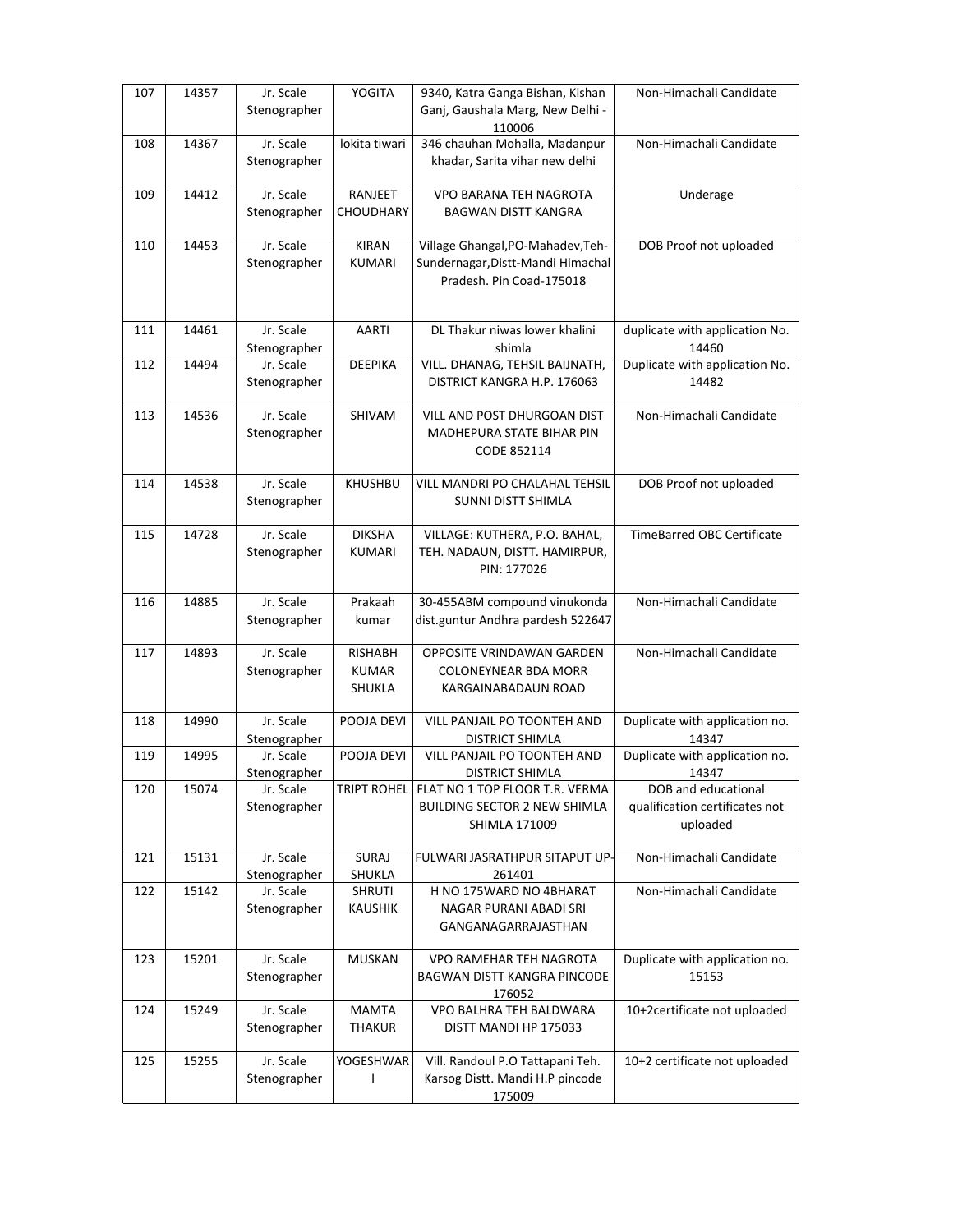| 126 | 15280 | Jr. Scale                 | SHABANA                         | VILL BHADROG PO NASWAL TEH.                     | Time Barred OBC Certificate            |
|-----|-------|---------------------------|---------------------------------|-------------------------------------------------|----------------------------------------|
|     |       | Stenographer              |                                 | <b>GHUMARWIN DISTT</b>                          |                                        |
|     |       |                           |                                 | BILASPUR(H.P.)174021                            |                                        |
| 127 | 15296 | Jr. Scale                 | RAKHI                           | <b>BALIDIH GOSWAMI TOLAP.O-</b>                 | Non-Himachali Candidate                |
|     |       | Stenographer              | <b>KUMARI</b>                   | BALIDIH, P.S- BALIDIHDIST-                      |                                        |
|     |       |                           |                                 | BOKARO, JHARKHAND                               |                                        |
|     |       |                           |                                 |                                                 |                                        |
| 128 | 15439 | Jr. Scale                 | <b>NIRDOSH</b>                  | VILL- JABATANAGAR POST- REHAR                   | Non-Himachali Candidate                |
|     |       | Stenographer              | <b>KUMAR</b>                    | TEH- DHAMPUR DIST- BIJNOR                       |                                        |
|     |       |                           |                                 | UTTAR PRADESH                                   |                                        |
| 129 | 15451 | Jr. Scale                 | <b>ARTI</b>                     | ARTI W/O SH KULVINDER SINGH                     | Duplicate with Application ID          |
|     |       | Stenographer              |                                 | WARD NO 4 NEAR RAILWAY                          | 15328                                  |
|     |       |                           |                                 | STATION NAGROTA BAGWAN                          |                                        |
|     |       |                           |                                 | TEHSIL AND DISTRICT KANGRA HP                   |                                        |
|     |       |                           |                                 |                                                 |                                        |
| 130 | 15506 | Jr. Scale                 | Manoj Kumar                     | Village Nalsar PO Rajgarh Teh Balh              | Bonafide Himachali certificate         |
|     |       | Stenographer              |                                 |                                                 | not uploaded                           |
| 131 | 15522 | Jr. Scale                 | <b>MAYUR</b>                    | HOUSE NO. 413/28, ARJUN NAGAR<br>ROHTAK HARYANA | Non-Himachali Candidate                |
| 132 | 15573 | Stenographer<br>Jr. Scale | SHARMA<br>ARCHNA                | Vill&po manhuta teh sihunta distt               | DOBProof not uploaded                  |
|     |       | Stenographer              | THAKUR                          | chamba himachal pradesh                         |                                        |
|     |       |                           |                                 |                                                 |                                        |
| 133 | 15743 | Jr. Scale                 | <b>KAMAL</b>                    | VPO-Khudla, Teh- Baldwara, Distt-               | Educational qualification (10+2)       |
|     |       | Stenographer              | <b>KISHORE</b>                  | Mandi, (Himachal Pradesh) Pin-                  | and claimed category                   |
|     |       |                           |                                 | 175033                                          | certificates not uploaded              |
|     |       |                           |                                 |                                                 |                                        |
| 134 | 15771 | Jr. Scale<br>Stenographer | <b>MANISHA</b><br><b>THAKUR</b> | Vill.Khanet P.O.Bychari, Teh/Distt<br>Shimla    | Duplicate with Application ID<br>15772 |
| 135 | 15773 | Jr. Scale                 | MANISHA                         | Vill.Khanet P.O.Bychari, Teh/Distt              | Duplicate with application no.         |
|     |       | Stenographer              | <b>THAKUR</b>                   | Shimla                                          | 15772                                  |
| 136 | 15774 | Jr. Scale                 | <b>MANISHA</b>                  | Vill.Khanet P.O.Bychari, Teh/Distt              | Duplicate with application             |
|     |       | Stenographer              | THAKUR                          | Shimla                                          | no.15772                               |
| 137 | 15775 | Jr. Scale                 | <b>MANISHA</b>                  | Vill.Khanet P.O.Bychari, Teh/Distt              | Duplicate with application no          |
|     |       | Stenographer              | <b>THAKUR</b>                   | Shimla                                          | 15772                                  |
| 138 | 15776 | Jr. Scale                 | RAJAT                           | 119/234 OM NAGAR DARSHAN                        | Non-Himachali Candidate                |
|     |       | Stenographer              | <b>TIWARI</b>                   | PURWA KANPUR 208012                             |                                        |
| 139 | 15865 | Jr. Scale                 | Ujjawal                         | VPO Kaloti, Teh Chirgaon, Dist                  | Duplicate with application no.         |
|     |       | Stenographer              | Thakur                          | Shimla, Himachal Pradesh, 171207                | 15864                                  |
|     |       |                           |                                 |                                                 |                                        |
| 140 | 15890 | Jr. Scale                 | sarita kumari                   | Village Bharapur, post office                   | Time Barred OBC Certificate            |
|     |       | Stenographer              |                                 | dhaulakaun, sub tehsil majra, distt             |                                        |
|     |       |                           |                                 | sirmour h.p pin 173031                          |                                        |
| 141 | 15909 | Jr. Scale                 | UJWAL                           | village Bauntra PO chandi sub                   | DOB Proof not uploaded                 |
|     |       | Stenographer              | CHAUHAN                         | tehsil Krishangarh Distt solan                  |                                        |
|     |       |                           |                                 |                                                 |                                        |
| 142 | 15910 | Jr. Scale                 | <b>RAVI KUMAR</b>               | <b>VILLAGE NADIANA RANGRIAN PO</b>              | Duplicate with Application ID          |
|     |       | Stenographer              |                                 | <b>JHANIARA TEH/DISTTHAMIRPUR</b>               | 15916                                  |
|     |       |                           |                                 | 177001 HP                                       |                                        |
| 143 | 15973 | Jr. Scale                 | <b>BHAWNA</b>                   | Vill. - Samoh, P.O. - Shehrol, Teh. -           | Duplicate with application ID          |
|     |       | Stenographer              |                                 | Arki, Dis. - Solan, H.P. 173221                 | 16851                                  |
|     |       |                           |                                 |                                                 |                                        |
| 144 | 15996 | Jr. Scale                 | BHAWNA                          | VILL SAMOH, PO SHEHROAL,                        | Duplicate with application no          |
|     |       | Stenographer              |                                 | TEHSIL ARKI, DISTT SOLAN PIN                    | 16851                                  |
|     |       |                           |                                 | 173221                                          |                                        |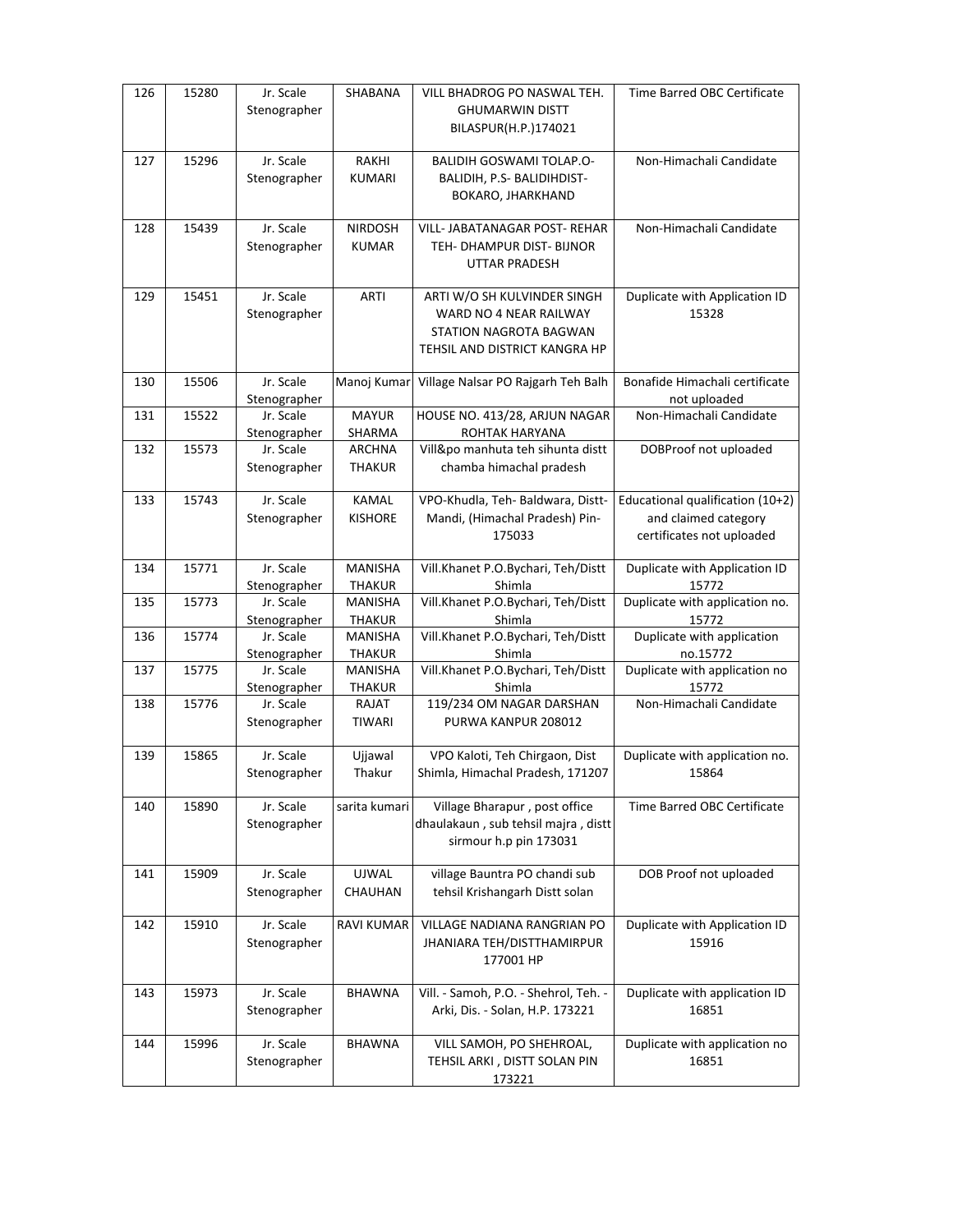| 145 | 16047 | Jr. Scale                 | Kirti            | Village Post Office GahlianTehsil                     | Duplicate with Application ID  |
|-----|-------|---------------------------|------------------|-------------------------------------------------------|--------------------------------|
|     |       | Stenographer              |                  | and District Kangra                                   | 16041                          |
| 146 | 16048 | Jr. Scale                 | HIMANSHU         | PR BUILDING BHARARI BAZAAR                            | Duplicate withapplication no.  |
|     |       | Stenographer              | <b>GUPTA</b>     | SHIMLA 171003                                         | 15998                          |
| 147 | 16140 | Jr. Scale                 | RIPAN            | <b>VILLAGE MAROUR POST OFFICE</b>                     | Duplicate with Application ID  |
|     |       | Stenographer              | <b>KUMAR</b>     | PIURA TEHSIL & DISTT. CHAMBA                          | 16573                          |
|     |       |                           |                  | 176324                                                |                                |
| 148 | 16379 | Jr. Scale                 | <b>VINOD</b>     | Flat Number 75 POCKET 8 BLOCK B                       | Non-Himachali Candidate        |
|     |       | Stenographer              | <b>KUMAR</b>     | SECTOR 18 ROHINI NEW DELHI<br>110089                  |                                |
|     |       |                           |                  |                                                       |                                |
| 149 | 16410 | Jr. Scale                 | <b>NEHA</b>      | VILLAGE-BARLA, POST OFFICE-                           | <b>Bonafide</b>                |
|     |       | Stenographer              |                  | KOTLU, TEHSIL-JAISINGHPUR,                            | HimachaliCertificatenot        |
|     |       |                           |                  | DISTT.-KANGRA STATE HIMACHAL                          | uploaded                       |
|     |       |                           |                  | PRADESH-176096                                        |                                |
|     |       |                           |                  |                                                       |                                |
| 150 | 16419 | Jr. Scale                 | <b>NEHA</b>      | VILLAGE-BARLA, POST OFFICE-                           | Duplicate with application no. |
|     |       | Stenographer              |                  | KOTLU, TEHSIL-JAISINGHPUR,                            | 16410                          |
|     |       |                           |                  | DISTT.-KANGRA, STATE-HIMACHAL<br>PRADESH-176096       |                                |
|     |       |                           |                  |                                                       |                                |
| 151 | 16440 | Jr. Scale                 | AKANKSHA         | D/O Shri Rajesh, Village Plata, PO                    | Duplicate with application no  |
|     |       | Stenographer              |                  | Okhroo, Tehsil Arki, District Solan                   | 16434                          |
|     |       |                           |                  | HР                                                    |                                |
| 152 | 16448 | Jr. Scale                 | RAHUL            | H.NO.-78AAANAND VIHAR B DADI                          | Non-Himachali Candidate        |
|     |       | Stenographer              | <b>MISHRA</b>    | KA PHATAK BENAR ROAD                                  |                                |
| 153 | 16457 | Jr. Scale                 | <b>RITU RANI</b> | <b>JHOTWARA JAIPUR</b><br>H. NO. 601 MILTON TOWER VIP | Non-Himachali Candidate        |
|     |       | Stenographer              |                  | <b>ROAD ZIRAKPUR</b>                                  |                                |
|     |       |                           |                  |                                                       |                                |
| 154 | 16458 | Jr. Scale                 | MEENAKSHI        | C-9,72, SECTOR-5, ROHINI, NEW                         | Non-Himachali Candidate        |
|     |       | Stenographer              | SONDHI           | DELHI 110085                                          |                                |
| 155 | 16478 | Jr. Scale                 | Damini           | Villg.barayali p.o darlaghat district                 | DOB proof not uploaded         |
|     |       | Stenographer              | thakur<br>PRITI  | solan teh. arki<br>VPO LADDA TEHSIL GHUMARWIN         | Bonafide                       |
| 156 | 16508 | Jr. Scale<br>Stenographer | SHARMA           | DISTRICT BILASPUR (H.P.)PIN CODE-                     | HimachaliCertificatenot        |
|     |       |                           |                  | 174026                                                | uploaded                       |
|     |       |                           |                  |                                                       |                                |
| 157 | 16580 | Jr. Scale                 | ANJU             | Village Lagru, Post Office Anji                       | Duplicate with application     |
|     |       | Stenographer              |                  | Brahmana, Teh.& District Shimla                       | no.16579                       |
|     |       |                           |                  | Pin no.173234                                         |                                |
| 158 | 16627 | Jr. Scale                 | MANJU            | H. NO. 86 NEW RISHI NAGAR HISAR                       | Non-Himachali Candidate        |
|     |       | Stenographer              |                  | HISAR HARYANA 125001                                  |                                |
|     |       |                           |                  |                                                       |                                |
| 159 | 16663 | Jr. Scale                 | NUSHRAT          | Vill-sirsiya, post-bhatwan, p.s-                      | Non-Himachali Candidate        |
|     |       | Stenographer              | PARWEEN          | hasanpur, district-samastipur                         |                                |
|     |       |                           |                  |                                                       |                                |
| 160 | 16683 | Jr. Scale                 | <b>AJEET</b>     | VILL.-BHANSI, P.O.-KUMHARSON,                         | Non-Himachali Candidate        |
|     |       | Stenographer              | <b>KUMAR SAH</b> | P.S.-GARHPURA, DIST.-BEGUSARAI,                       |                                |
|     |       |                           |                  | BIHAR-848204                                          |                                |
| 161 | 16712 | Jr. Scale                 | RANJEET PAL      | 1A/130 AWAS VIKAS HANSPURAM                           | Non-Himachali Candidate        |
|     |       | Stenographer              |                  | NAUBASTA KANPUR NAGAR                                 |                                |
|     |       |                           |                  |                                                       |                                |
| 162 | 16738 | Jr. Scale                 | PARVATI          | VILLAGE BALAWAG POST OFFICE                           | Duplicate with application no. |
|     |       | Stenographer              | DEVI             | BADHERI VIA TOTU TEHSIL AND                           | 16734                          |
|     |       |                           |                  | DISTT SHIMLA HIMACHAL                                 |                                |
|     |       |                           |                  | <b>PRADESH</b>                                        |                                |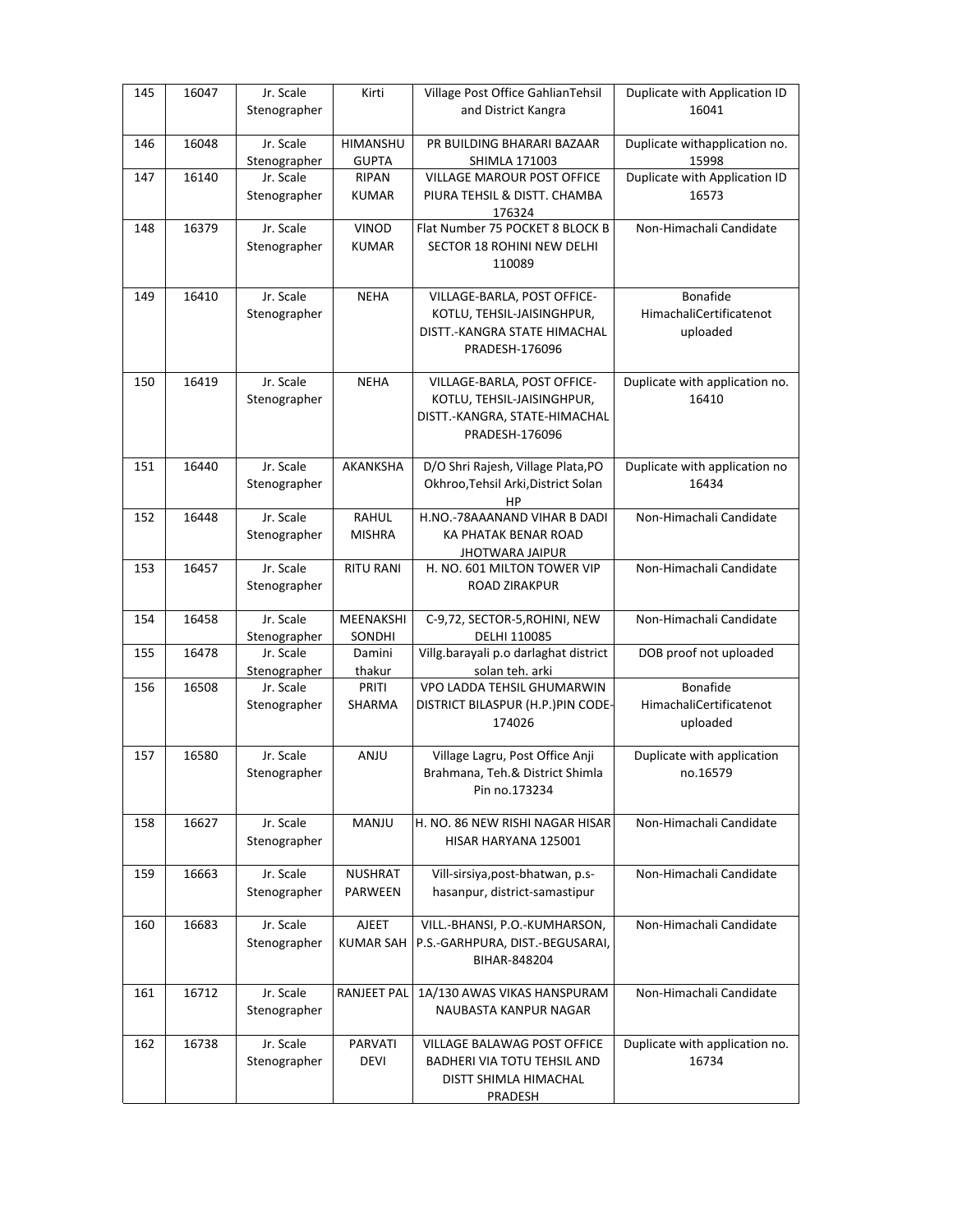| 163 | 16904 | Jr. Scale<br>Stenographer | LALIT                          | V.P.O BAIJNATH TEH. BAIJNATH<br>DISTT. KANGRA HP 176125 | Duplicate with application no.<br>13600 |
|-----|-------|---------------------------|--------------------------------|---------------------------------------------------------|-----------------------------------------|
|     |       |                           |                                |                                                         |                                         |
| 164 | 16955 | Jr. Scale                 | <b>ARTI GUPTA</b>              | H.N. 2494 PUNJAB BANK COLONY                            | Non-Himachali Candidate                 |
| 165 | 17057 | Stenographer<br>Jr. Scale | SAURAV                         | JABALPUR (M.P)<br>Village-Rakhni, Post Office-          | Underage                                |
|     |       | Stenographer              | <b>KUMAR</b>                   | Shambhuwala, Tehsil-Nahan, Dist-                        |                                         |
|     |       |                           |                                | Sirmaur, Himachal Pradesh, 173001                       |                                         |
|     |       |                           |                                |                                                         |                                         |
| 166 | 17079 | Jr. Scale                 | <b>ISHITA</b>                  | VILL JOHRO PO PURUWALA TEH                              | Underage                                |
|     |       | Stenographer              | CHAUDHARY                      | PAONTAL SAHIB DIST SIRMAUR                              |                                         |
|     |       |                           |                                | HIMACHAL PRADESH PIN 173021                             |                                         |
|     | 17146 | Jr. Scale                 | <b>ASHIMA</b>                  |                                                         |                                         |
| 167 |       |                           |                                | W/O Dheeraj Kumar V.P.O. Rajban                         | Duplicate with application no.<br>16983 |
|     |       | Stenographer              | <b>KUMARI</b>                  | Adarsh colony CCI Rajban Teh                            |                                         |
|     |       |                           |                                | Paonta Sahib Distt. Sirmour                             |                                         |
|     |       |                           |                                | Himachal Pradesh Pin 173029                             |                                         |
| 168 | 17149 | Jr. Scale                 | MEENAKSHI                      | Set No. 9, Block No. 4, Ellerslie,                      | Duplicate with application no.          |
|     |       | Stenographer              |                                | Chotta Shimla, Distt. Shimla HP                         | 17148                                   |
|     |       |                           |                                |                                                         |                                         |
| 169 | 17180 | Jr. Scale                 | SAMBHAVI                       | B-4 HOUSE NO. 112 STREET NO.                            | Underage and Non-Himachali              |
|     |       | Stenographer              | <b>TYAGI</b>                   | 9/2, HARSH VIHAR, DELHI-110093                          | candidate                               |
|     |       |                           |                                |                                                         |                                         |
| 170 | 17184 | Jr. Scale                 | SAMBHAVI                       | B-4 HOUSE NO. 112, STREET NO.-                          | Duplicate with application no.          |
|     |       | Stenographer              | <b>TYAGI</b>                   | 9/2, HARSH VIHAR, DELHI-110093                          | 17180                                   |
| 171 | 17248 | Jr. Scale                 | SHIKHA NAIK                    | VPO. DARANG, TEH. PALAMPUR,                             | OBC certificate not uploaded            |
|     |       | Stenographer              |                                | DISTT. KANGRA HP. 176060                                |                                         |
|     |       |                           |                                |                                                         |                                         |
|     | 17393 |                           |                                | Vill. Lahar kotlu P. O sudhial teh.                     |                                         |
| 172 |       | Jr. Scale                 | PRIYANKA                       |                                                         | DOB proofand claimed category           |
|     |       | Stenographer              |                                | Nadaun distt. Hamirpur                                  | certificatenot uploaded.                |
|     |       |                           |                                |                                                         |                                         |
| 173 | 17514 | Jr. Scale                 | AKSHAY                         | Village jimjima post office dull                        | Time Barred OBC Certificate             |
|     |       | Stenographer              | <b>KUMAR</b>                   | tehsil Joginder Nagar district mandi                    |                                         |
|     | 17520 |                           |                                |                                                         |                                         |
| 174 |       | Jr. Scale                 | <b>KIRAN BALA</b>              | H NO 1429 SECTOR 23B                                    | Non-Himachali Candidate                 |
| 175 | 17532 | Stenographer<br>Jr. Scale | <b>MOHINI</b>                  | CHANDIGARH 160023<br>HOUSE NO 2014, SECTOR 24C,         | Non-Himachali Candidate                 |
|     |       | Stenographer              |                                | CHANDIGARH                                              |                                         |
| 176 | 17537 | Jr. Scale                 | <b>KALSIYA</b><br><b>VIKAS</b> | VILL HARDEEPPUR PO LAGRU                                | Fee not verified.                       |
|     |       | Stenographer              | CHAUHAN                        | TEHSIL KHUNDIAN DISTT KANGRA                            |                                         |
|     |       |                           |                                | HP 176031                                               |                                         |
| 177 | 17547 | Jr. Scale                 | <b>BHAWNA</b>                  | <b>VPO RAMPUR KEONTHAL TEH &amp;</b>                    | Duplicate with application no.          |
|     |       | Stenographer              |                                | DISTT. SHIMLA HP 171011                                 | 17546                                   |
|     |       |                           |                                |                                                         |                                         |
| 178 | 17548 | Jr. Scale                 | <b>BHAWNA</b>                  | <b>VPO RAMPUR KEONTHAL TEH &amp;</b>                    | Duplicate with application no.          |
|     |       | Stenographer              |                                | DISTT. SHIMLA HP 171011                                 | 17546                                   |
| 179 | 17549 | Jr. Scale                 | <b>BHAWNA</b>                  | <b>VPO RAMPUR KEONTHAL TEH &amp;</b>                    |                                         |
|     |       |                           |                                | DISTT. SHIMLA HP 171011                                 | Duplicate with application no.<br>17546 |
|     |       | Stenographer              |                                |                                                         |                                         |
| 180 | 17600 | Jr. Scale                 | SHIVANI                        | Village Rakhni Post Office                              | Bonafide                                |
|     |       | Stenographer              | SHARMA                         | Shambhuwala Tehsil Nahan District                       | HimachaliCertificatenot                 |
|     |       |                           |                                | Sirmour HPPin- 173001                                   | uploaded                                |
|     |       |                           |                                |                                                         |                                         |
| 181 | 17621 | Jr. Scale                 | KULDEEP                        | Village Dhamrol P.O Dhamrol                             | Duplicate with application no.          |
|     |       | Stenographer              | KUMAR                          | Teh.Bhoranj Distt Hamirpur                              | 13329                                   |
|     |       |                           |                                | Himachal pardesh 177024                                 |                                         |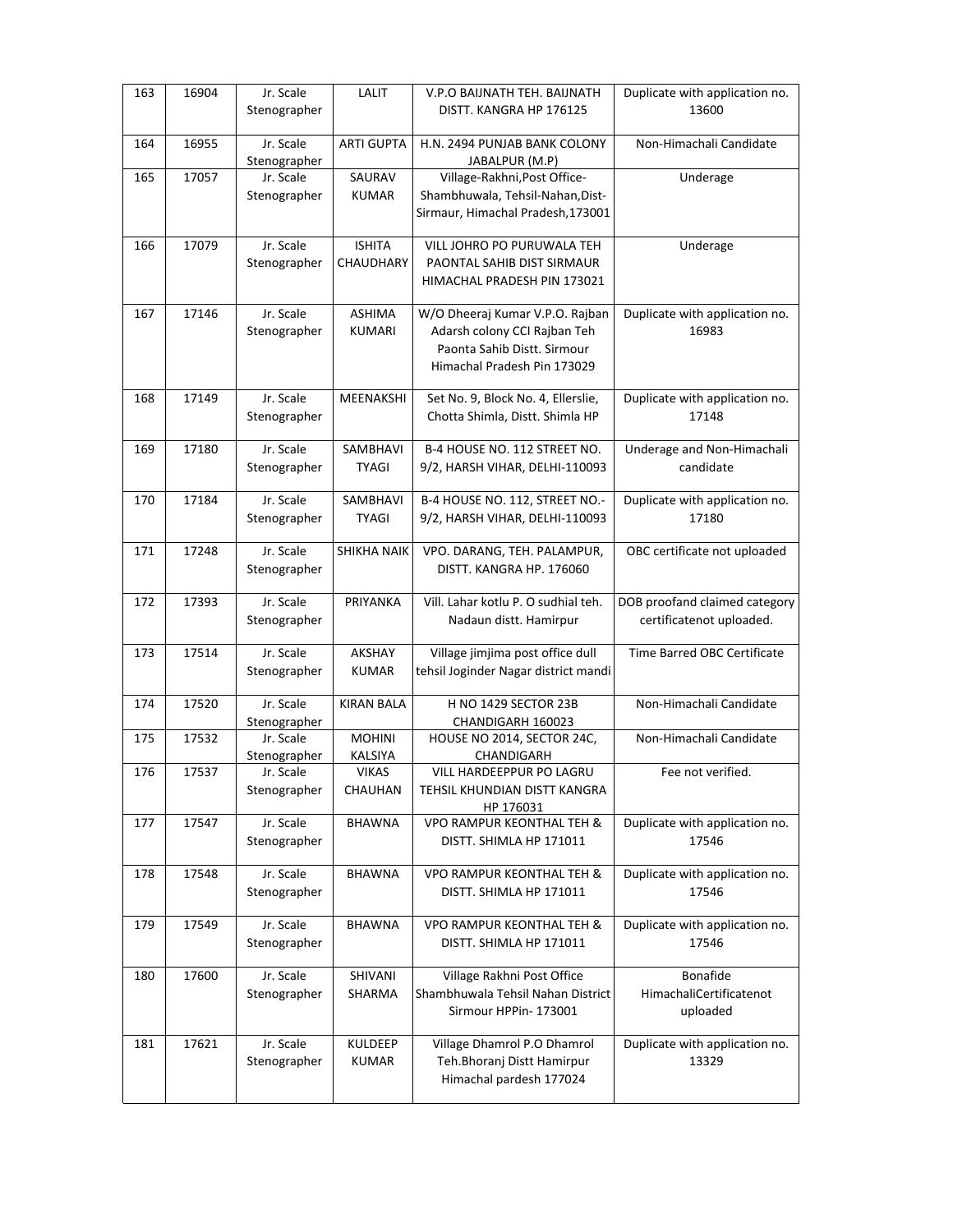| 182 | 17641 | Jr. Scale                 | Anmol<br>choudhary                | Village kuthar khurd district una hp                                                                                  | DOB Proof not uploaded                          |
|-----|-------|---------------------------|-----------------------------------|-----------------------------------------------------------------------------------------------------------------------|-------------------------------------------------|
| 183 | 17745 | Stenographer<br>Jr. Scale | <b>JAGRITI</b>                    | VPO Pahal Tehsil Sunni District                                                                                       | Duplication with application no.                |
|     |       | Stenographer              | SHARMA                            | Shimla 171007                                                                                                         | 17744                                           |
| 184 | 17838 | Jr. Scale<br>Stenographer | Ankush<br>Sharma                  | Vill lunsu po Khaira teh Sunni dist<br>shimla pin code 171018                                                         | Duplicate with application no.<br>17794         |
| 185 | 17882 | Jr. Scale<br>Stenographer | <b>STUTI</b><br><b>TANWAR</b>     | Vill- Panjari, P.O.- Choura Maidan,<br>Distt&Teh - SHIMLA-04                                                          | Duplicate with application no.<br>17872         |
| 186 | 17991 | Jr. Scale<br>Stenographer | REETA<br><b>THAKUR</b>            | <b>BRISTINE LODGE THANDI KOTHI</b><br>NEAR KNH SHIMLA PIN 171001                                                      | Duplicate with Application ID<br>19482          |
| 187 | 18049 | Jr. Scale<br>Stenographer | KM.<br>CHANCHAL<br>KUMARI         | H NO 4 ST POULS COLONY PHASE I<br>BEHIND ATV PROJECT MAHOLI<br>MATHURA UTTAR PRADESH<br>281004                        | Non-Himachali Candidate                         |
| 188 | 18051 | Jr. Scale<br>Stenographer | <b>KUSHAM</b><br>LATA             | Village Gah-Ghori, PO. Paploa, Teh<br>Jhandutta, District Bilaspur<br>Himachal Pradesh (HP) 174017                    | DOBProof and 10+2 certificates<br>not uploaded  |
| 189 | 18084 | Jr. Scale<br>Stenographer | KUSHAM<br>LATA                    | Village Gah-Ghori, PO Paploa, Teh<br>Jhandutta, District Bilaspur<br>Himachal Pradesh 174017                          | DOB Proof not uploaded                          |
| 190 | 18086 | Jr. Scale<br>Stenographer | <b>SUDHA</b>                      | H NO 1014/12 GALI NO 8 KALYAN<br>NAGAR THANESAR KURUKSHETRA                                                           | Non-Himachali Candidate                         |
| 191 | 18090 | Jr. Scale<br>Stenographer | SHEKHAR                           | SARAN NAGAR, BANWARLA                                                                                                 | Non-Himachali Candidate                         |
| 192 | 18123 | Jr. Scale<br>Stenographer | AKSHAY<br><b>KUMAR</b>            | Saho Chamba Himachal Pradesh                                                                                          | Irrelevant documents uploaded                   |
| 193 | 18205 | Jr. Scale<br>Stenographer | <b>HIMAKSHI</b><br>SHARMA         | Vill Upperli NailyVPO<br>BANGANADISTT. UNAH. P.                                                                       | DOB Proof not uploaded                          |
| 194 | 18215 | Jr. Scale<br>Stenographer | <b>HARSH RAJ</b>                  | VILL - SHEKHPURA, POST+ P.S. =<br>GHOSI , DIST - JEHANABAD, BIHAR ,<br>PIN - 804406                                   | Non-Himachali Candidate                         |
| 195 | 18230 | Jr. Scale<br>Stenographer | PARTIBHA                          | <b>VPO KHANPUR TEHSIL INDRI DISTT</b><br>KARNAL                                                                       | Non-Himachali Candidate                         |
| 196 | 18260 | Jr. Scale<br>Stenographer | SONIKA                            | H.NO. 481/29 CHAKARWARTI<br>MOHALLA, RAJGAN GALI,<br>THANESAR, KURUKSHETRA,<br>HARYANA PIN CODE 136118                | Non-Himachali Candidate                         |
| 197 | 18533 | Jr. Scale<br>Stenographer | <b>KM RAGINI</b><br><b>MISHRA</b> | MOH VIJAYPUR RETI POST DALEL<br>GANJ, POSTMAN WALI GALI NEAR<br>GHISA MAHAL TEH SADAR DIST<br>SHAHJAHANPUR PIN 242001 | Non-Himachali Candidate                         |
| 198 | 18539 | Jr. Scale<br>Stenographer | ANISHA<br>KUMARI                  | Village Lahri, PO Kotlu, tehsil<br>Jaisinghpur, district Kangra,<br>Himachal Pradesh, 176096                          | Bonafide<br>HimachaliCertificatenot<br>uploaded |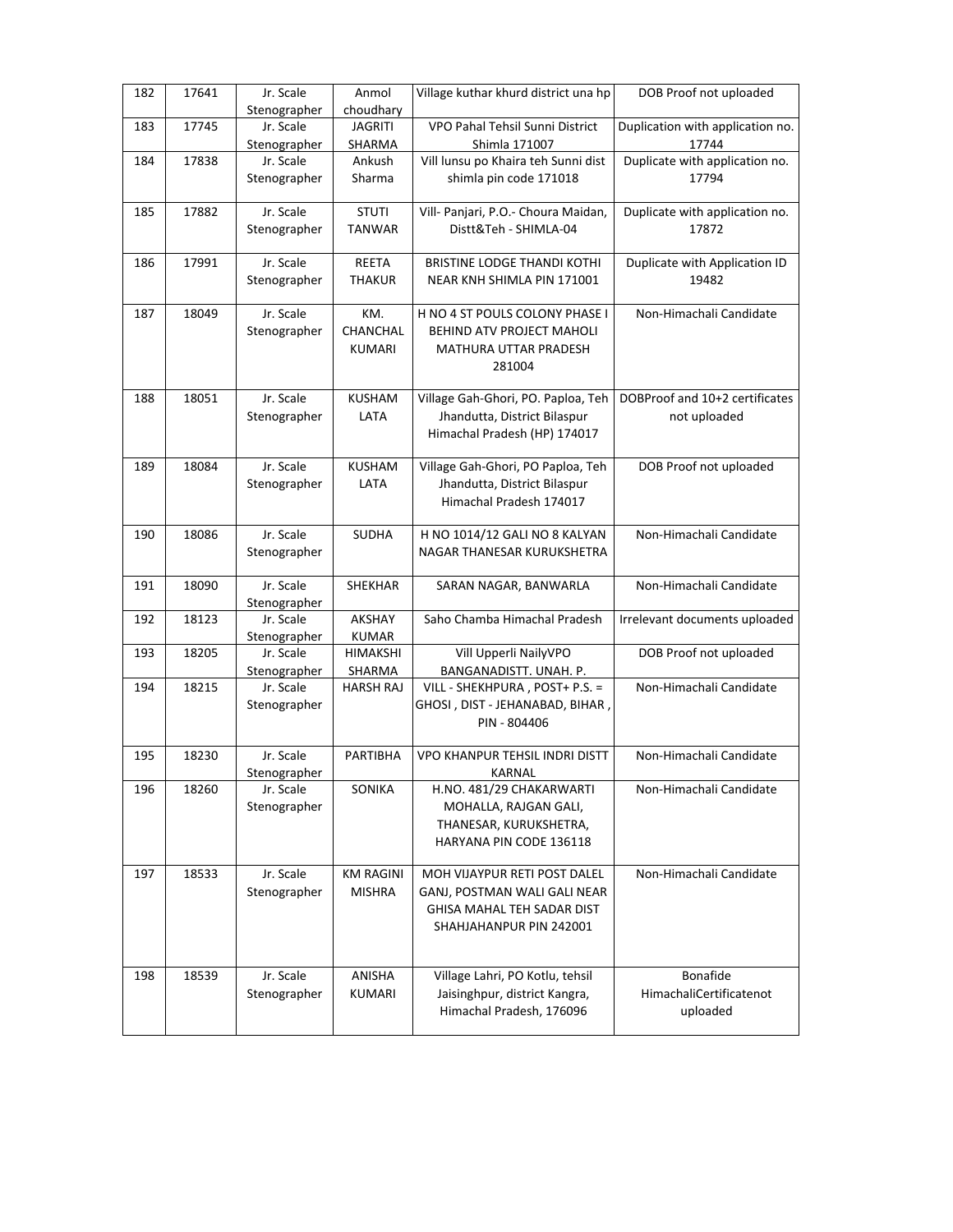| 199 | 18540 | Jr. Scale<br>Stenographer | <b>KM GARIMA</b><br>MISHRA      | MOH VIJAYPUR RETI POST<br>DALELGANJ POSTMAN WALI GALI<br>NEAR GHISA MAHAL TEH SADAR<br>SHAHJAHANPUR PIN 242001 | Non-Himachali Candidate                         |
|-----|-------|---------------------------|---------------------------------|----------------------------------------------------------------------------------------------------------------|-------------------------------------------------|
| 200 | 18544 | Jr. Scale<br>Stenographer | <b>MAYANK</b><br><b>MISHRA</b>  | MOH VIJAYPUR RETI POST<br>DALELGANJ POSTMAN WALI GALI<br>NEAR GHISA MAHAL TEH SADAR<br>SHAHJAHANPUR PIN 242001 | Non-Himachali Candidate                         |
| 201 | 18548 | Jr. Scale<br>Stenographer | KM<br>DEEPAKSHI                 | VILL BASTAPUR POST KAILBAKRI<br>DIST AMROHA PIN 244221                                                         | Non-Himachali Candidate                         |
| 202 | 18549 | Jr. Scale<br>Stenographer | KM<br>PRATEEKSHA<br>SINGH       | MOH ASDULLAPUR MILAK POST<br>MILAK DIST RAMPUR PIN 243701                                                      | Non-Himachali Candidate                         |
| 203 | 18566 | Jr. Scale<br>Stenographer | <b>JYOTI</b>                    | VILL-KAJIARA P.O DANOGHAT TEH-<br>ARKI DISTT-SOLAN PIN 171102                                                  | DOB Proof not uploaded                          |
| 204 | 18590 | Jr. Scale<br>Stenographer | Aarju                           | Vpo Chowari ward no. 2 District<br>Chamba Himachal Pradesh                                                     | Irrelevant documents uploaded                   |
| 205 | 18640 | Jr. Scale<br>Stenographer | Parul Sharma                    | H No 2286 Sector 19 C Chandigarh                                                                               | Non-Himachali Candidate                         |
| 206 | 18733 | Jr. Scale<br>Stenographer | POOJA<br><b>GUPTA</b>           | 115-A, SETIA COLONY, STREET NO.<br>03, SRI GANGANAGAR,<br>RAJASTHAN, PIN CODE 335001                           | Non-Himachali Candidate                         |
| 207 | 18736 | Jr. Scale<br>Stenographer | PRIYANKA<br>PAHWA               | HOUSE NO.31/1 JUTOGH CANTT<br><b>SHIMLA 171008</b>                                                             | Duplicate with application no.<br>18658         |
| 208 | 18743 | Jr. Scale<br>Stenographer | PRIYA                           | C-81, NEW ASHOK NAGAR , DELHI-<br>110096                                                                       | Non-Himachali Candidate                         |
| 209 | 18762 | Jr. Scale<br>Stenographer | Narmada<br>Harjibhai<br>Babriya | To.GhetiTa.PalitanaDi.Bhavnagar                                                                                | Non-Himachali candidate.                        |
| 210 | 18785 | Jr. Scale<br>Stenographer | Rubi                            | Vpo rajiana 53 Miles Tehsil and<br>Distt Kangra HP 176001                                                      | Time Barred OBC certificate                     |
| 211 | 18924 | Jr. Scale<br>Stenographer | <b>BHAVANA</b><br>ARORA         | H NO 888WARD NO 13 MOHAR<br>SINGH CHOWK PURANI ABADI SRI<br>GANGANAGARRAJASTHAN335001                          | Non-Himachali Candidate                         |
| 212 | 19016 | Jr. Scale<br>Stenographer | <b>DISHA</b>                    | Vill. Payar, p. O. Ghara, teh.<br>Khundian, dist. kangra, pin176030                                            | Duplicate with application no.<br>15412         |
| 213 | 19017 | Jr. Scale<br>Stenographer | HIMACHALI                       | VPO KAO TEH. KARSOG DISTT.<br>MANDI HP 175011                                                                  | Time Barred OBC certificate                     |
| 214 | 19094 | Jr. Scale<br>Stenographer | POOJA<br><b>THAKUR</b>          | VPO-DERBHOG, TEH.& DISTT.-<br>SHIMLA-171012                                                                    | DOB Proof not uploaded                          |
| 215 | 19145 | Jr. Scale<br>Stenographer | MANISHA<br><b>THAKUR</b>        | Vill. Khanet P.O. Bychari Teh/Distt<br>Shimla                                                                  | Duplicate with application<br>ID15772           |
| 216 | 19278 | Jr. Scale<br>Stenographer | PRIYANKA<br>PAHWA               | HOUSE NO.31/1 JUTOGH CANTT<br><b>SHIMLA 171008</b>                                                             | Duplicate with application no.<br>18658         |
| 217 | 19378 | Jr. Scale<br>Stenographer | SUMAN<br>SHYAM                  | ROCK VILLA SANJAULI SHIMLA<br>171006                                                                           | Bonafide<br>HimachaliCertificatenot<br>uploaded |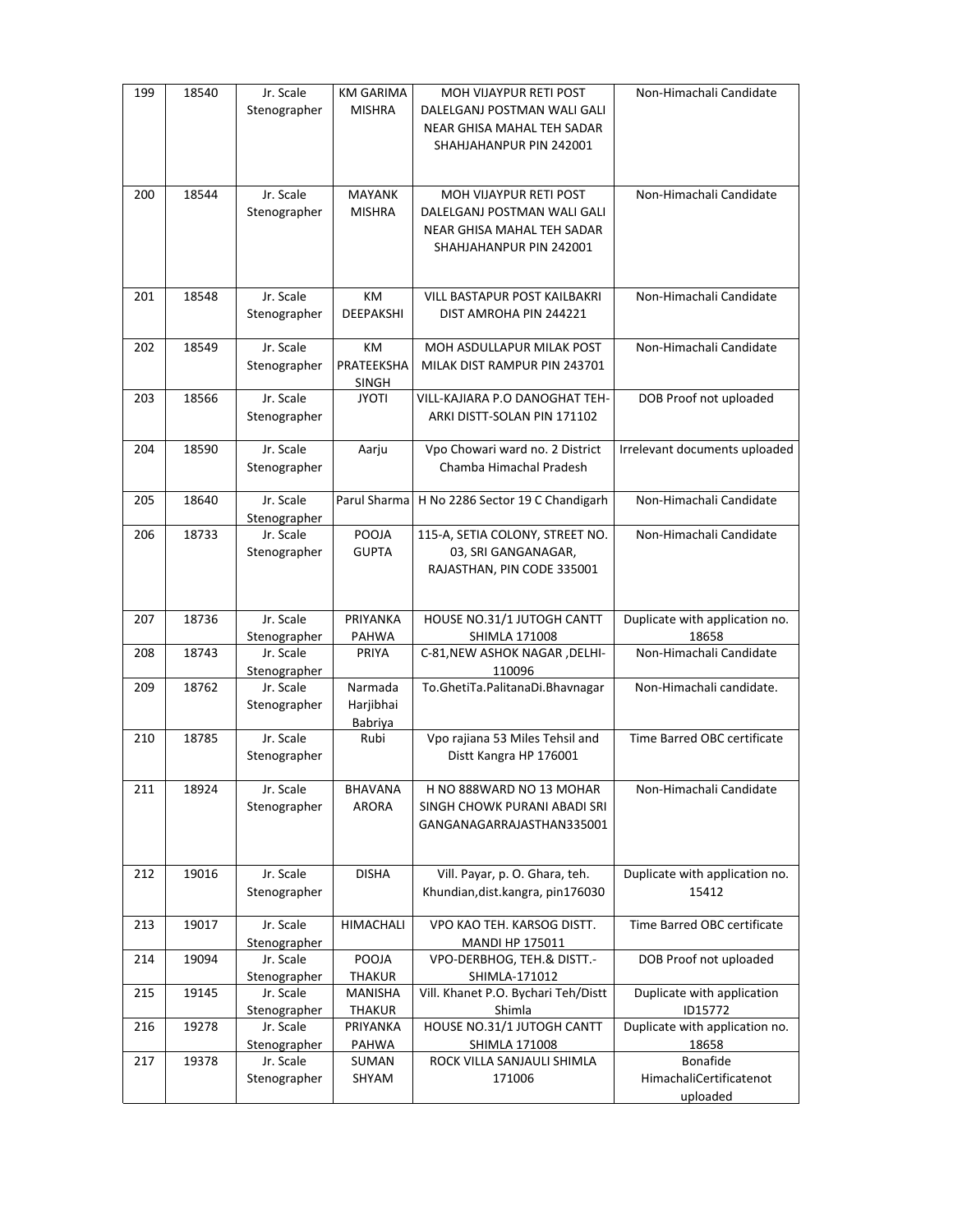| 218 | 19395 | Jr. Scale                 | <b>DHRUV</b>      | 32 ARVIND PURAM PHASE B                               | Non-Himachali Candidate           |
|-----|-------|---------------------------|-------------------|-------------------------------------------------------|-----------------------------------|
|     |       | Stenographer              | SRIVASTAVA        | PASCHIMPURI SIKANDRA AGRA                             |                                   |
|     |       |                           |                   | (282007)                                              |                                   |
| 219 | 19421 | Jr. Scale                 | ABHISHEK          | VILL DABBAR PO LAHAR TEH                              | Underage                          |
|     |       | Stenographer              | <b>PARIHAR</b>    | NADAUN DISTT HAMIRPUR                                 |                                   |
| 220 | 19435 | Jr. Scale                 | <b>HITESH</b>     | D 356-357 SECTOR 8 OLD                                | Non-Himachali Candidate           |
|     |       | Stenographer              | MANGLANI          | VIDYADHAR NAGAR JAIPUR                                |                                   |
| 221 | 19483 | Jr. Scale                 | SIMRAN            | 888 MOHAR SINGH CHOWK                                 | Non-Himachali Candidate           |
|     |       | Stenographer              | ARORA             | PURANI ABADI SRI                                      |                                   |
|     |       |                           |                   | GANGANAGARRAJASTHAN335001                             |                                   |
| 222 | 19587 | Jr. Scale                 | <b>SUMAN</b>      | <b>MOHAR SINGH CHOWK PURANI</b>                       | Non-Himachali Candidate           |
|     |       | Stenographer              | <b>KUMARI</b>     | ABADI WARD NO.14 SRI                                  |                                   |
|     |       |                           |                   | GANGANAGAR                                            |                                   |
| 223 | 19766 | Jr. Scale<br>Stenographer | Shikha gaur       | 35 kumawat bari khatipura jaipur<br>rajasthan 302012  | Non-Himachali candidate           |
| 224 | 19773 | Jr. Scale                 | Prateesha         | Village Muhal Rapot, Post Office                      | Duplicate with application ID     |
|     |       | Stenographer              | Chauhan           | Moondhi, Tehsil Thural, Distt.                        | 20196                             |
|     |       |                           |                   | Kangra, H.P. 176092                                   |                                   |
|     |       |                           |                   |                                                       |                                   |
| 225 | 19796 | Jr. Scale                 | Govind Ram        | VILLAGE KARKI POST OFFICE KOTHI                       | Fee not verified.                 |
|     |       | Stenographer              |                   | TEHSIL ANNI DISTRICT KULLU HP                         |                                   |
|     |       |                           |                   | 172026                                                |                                   |
|     |       | Jr. Scale                 |                   |                                                       | Non-Himachali Candidate           |
| 226 | 19886 | Stenographer              | shikha gaur       | 35 kumawat bari khatipura jaipur<br>rajasthan 302012  |                                   |
| 227 | 19903 | Jr. Scale                 | SUMAN             | <b>MOHAR SINGH CHOWK PURANI</b>                       | Non-Himachali Candidate           |
|     |       | Stenographer              | <b>KUMARI</b>     | ABADI WARD NO.14 SRI                                  |                                   |
|     |       |                           |                   | GANGANAGAR                                            |                                   |
| 228 | 19908 | Jr. Scale                 | <b>BANDU DEVI</b> | <b>VPO KOHALA TEHSIL DISTT</b>                        | <b>Time Barred OBCcertificate</b> |
|     |       | Stenographer              |                   | <b>KANGRA HP 176001</b>                               |                                   |
| 229 | 19961 | Jr. Scale                 | <b>RAHUL</b>      | 227 MAHARANA PRATAP NAGAR                             | Non-Himachali Candidate           |
|     |       | Stenographer              | JATOLIYA          | PALI 306401 RAJASTHAN                                 |                                   |
|     |       |                           |                   |                                                       |                                   |
| 230 | 19989 | Jr. Scale                 | Rashikashar       | Tehsil amb state una hp                               | Underage                          |
|     |       | Stenographer              | ma                |                                                       |                                   |
| 231 | 20176 | Jr. Scale                 | <b>VIPAN</b>      | VILLAGE TARMEHAR POST OFFICE                          | Time Barred OBC certificate       |
|     |       | Stenographer              | <b>KUMAR</b>      | LOHARDI, TEHSIL MULTHAN,<br>DISTT. KANGRA H.P. 175013 |                                   |
|     |       |                           |                   |                                                       |                                   |
| 232 | 20196 | Jr. Scale                 | Prateesha         | Village Rapota, Post Office Mundhi,                   | Underage                          |
|     |       | Stenographer              | Chauhan           | Tehsil Thural, Distt. Kangra. H.P.                    |                                   |
|     |       |                           |                   | 176092                                                |                                   |
| 233 | 20225 | Jr. Scale                 | surbhi            | Vpo nanaon teh.sullah distt.kangra                    | Irrelevant documents uploaded     |
|     |       | Stenographer              |                   | 176085(H.P)                                           |                                   |
| 234 | 20366 | Jr. Scale                 | <b>USHA DEVI</b>  | VILL PHOOLPUR PO SHIVPUR TEH                          | Time Barred OBC certificate       |
|     |       | Stenographer              |                   | POANTA SAHIB DISTT SIRMOUR HP                         |                                   |
|     |       |                           |                   | 173025                                                |                                   |
| 235 | 20401 | Jr. Scale                 | SURAJ             | Village Trimali Kotla Solan                           | Irrelevanteducational             |
|     |       | Stenographer              |                   | Himachal Pradesh 173212                               | qualification (10+2) certificate  |
|     |       |                           |                   |                                                       | uploaded                          |
| 236 | 20451 | Jr. Scale                 | KM                | village drabil PO jhakandoTEH.                        | Duplicate with application no     |
|     |       | Stenographer              | PRIYANKA          | shillai sirmaur, 173027                               | 20426                             |
|     |       |                           |                   |                                                       |                                   |
| 237 | 20464 | Jr. Scale                 | КM                | village drabil PO jhakandoTEH.                        | Duplicate with application no.    |
|     |       | Stenographer              | PRIYANKA          | shillai sirmaur, 173027                               | 20426                             |
|     |       |                           |                   |                                                       |                                   |